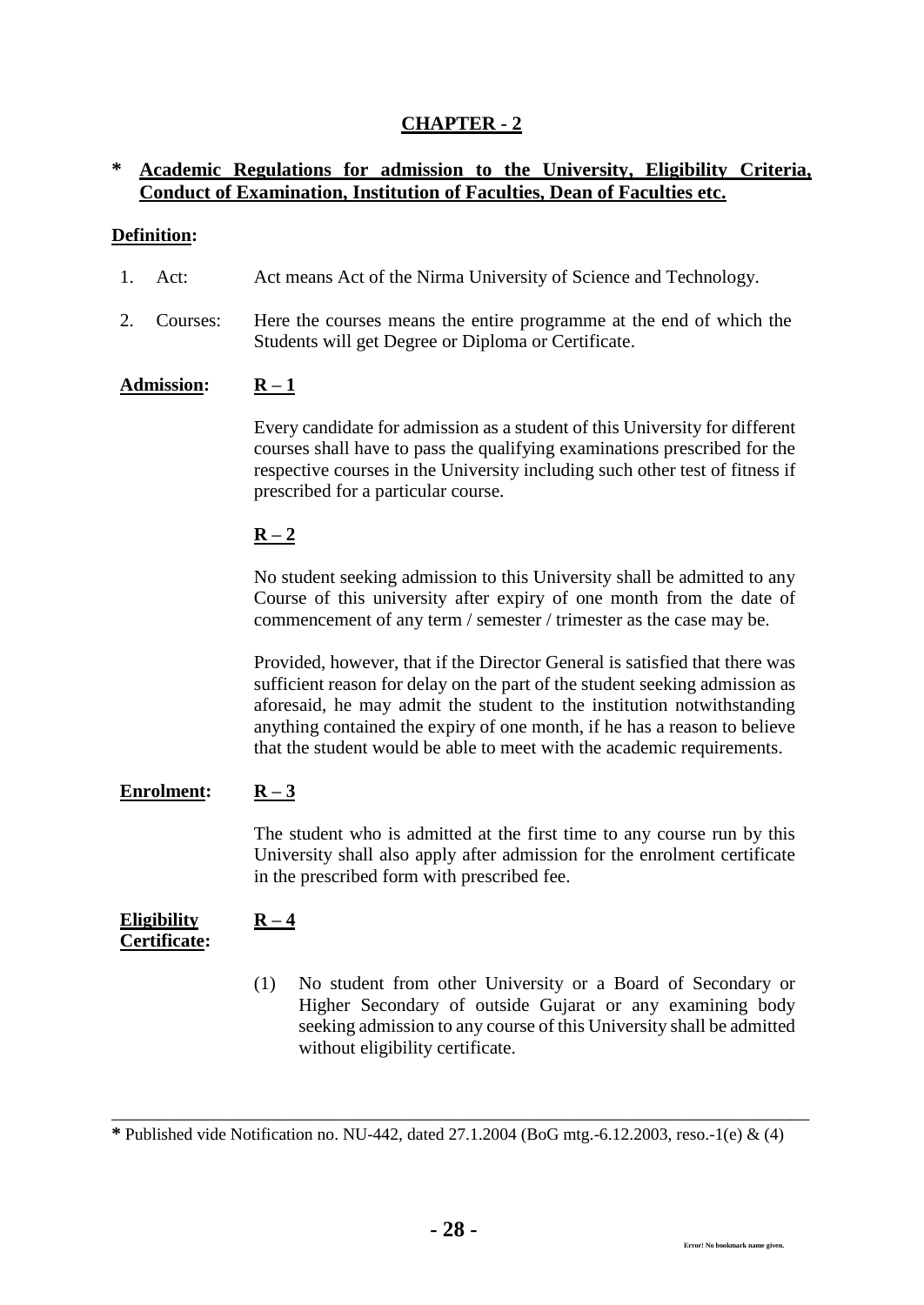- (2) Such student shall apply in the prescribed form to the Executive Registrar of this University for a certificate of eligibility and shall submit the required documents including migration certificate or transfer certificate from the University or a Board or any examining body he intends to leave and shall at the same time pay the fee prescribed from time to time.
	- A Notwithstanding anything contained above, so far as it relates to the Migration Certificate/ Transfer Certificate, the same will not be required for the students admitted to Executive Diploma Programmes under the Institute of Management.

Provided, however, that-

- (i) the Executive Registrar may issue a provisional certificate of eligibility, if he is satisfied that the applicant is prima-facie eligible for admission to this University. Such certificate shall entitle a student for admission to this University on his own risk and on condition that he obtains a final certificate of eligibility before the closure of the first term / semester in which the student is provisionally admitted to the University;
- (ii) the issuance of eligibility certificate does not give guarantee for admission to the respective course;
- (iii) if the Director General is satisfied that the student admitted in a course is not in a position to provide provisional eligibility certificate before admission for no fault of his own he may allow the student to attend the classes for the number of days which the Director General determines and on production of the provisional eligibility certificate direct that the said eligibility certificate shall have retrospective effect from the date on which the student commenced to attend the course concern so that the days on which such student kept attendance before the issuance of the certificate can be taken into account;
- (3) If the Director General is satisfied for the delay on the part of the student to apply for final eligibility certificate was not due to fault of his own, he may condone such delay and grant reasonable extension for which the Director General will be the sole judge for the production of final eligibility certificate.

Notwithstanding anything contained above, the students who have passed degree examinations in Engineering from Gujarat University will not be required to submit the Eligibility Certificate

<sup>A</sup> Amended by addition vide noti. No. NU-39 dated 17.4.08, BoG mtg.-29.3.08, reso.-4(b)(iv)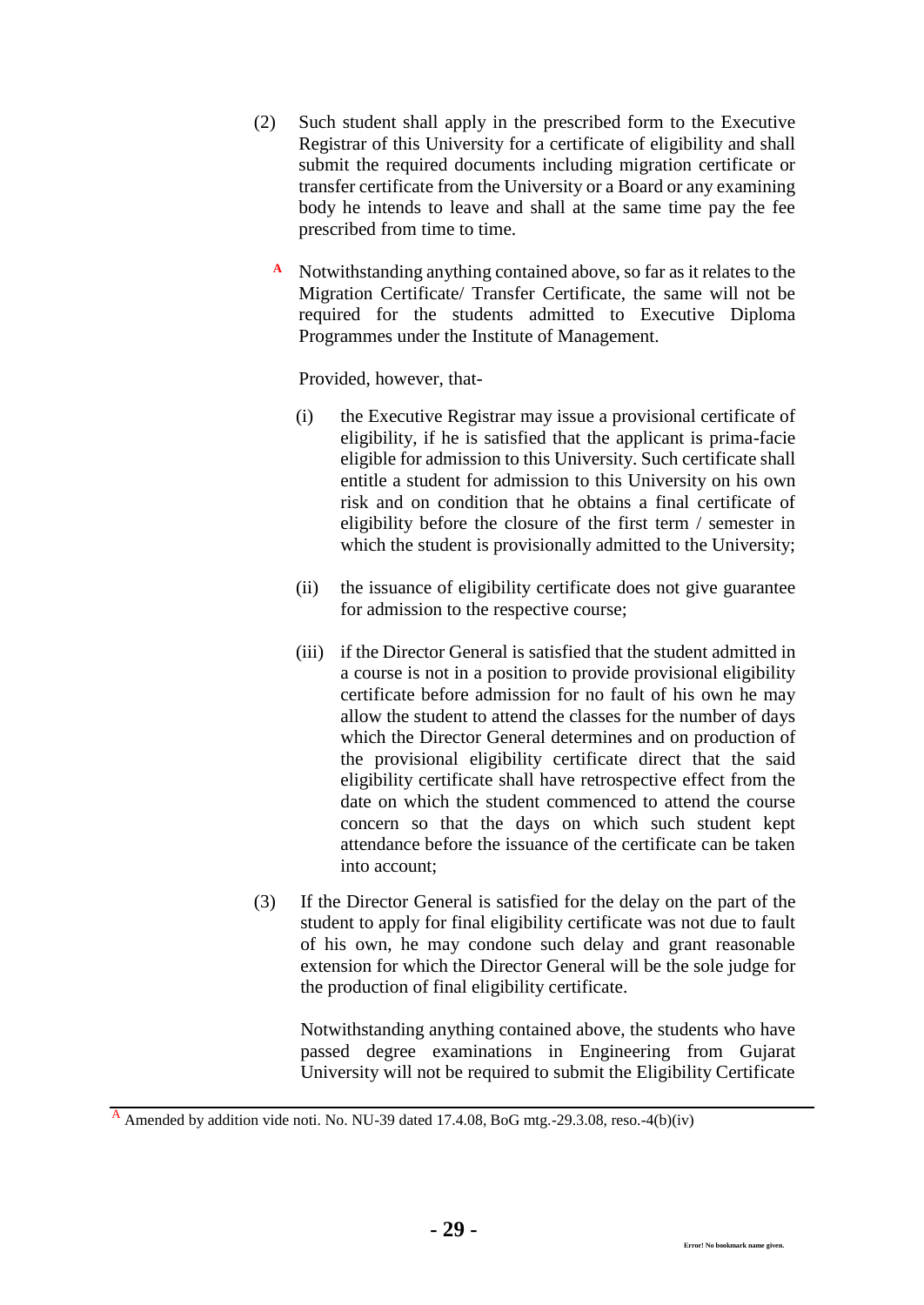for the purpose of admission to Post Graduate Courses of Engineering of this University for a period upto three years from the commencement of academic year 2003-04.

(4) Forms of Provisional Eligibility Certificate and Final Eligibility Certificate are enclosed herewith as Annexure – A and B.

#### **<sup>B</sup>Migration Certificate:**

# **R-4A**

On submission by the student, a certificate from the concerned Head of the Institution about the cancellation of his admission, no dues and the details about the punitive actions, if any, in original, along with the application in the prescribed Proforma and with payment of prescribed fees, a Migration Certificate will be issued by the University. (A format is enclosed herewith as  $Annexure - C$ ).

#### **Equivalence of Examination:**   $R - 5$

The Academic Council shall have the powers on the recommendations of the Standing Committee of Equivalence of examination to grant recognition to examinations of other universities and examining bodies on the merit of each individual case. The Academic Council shall also have the power to declare any examination of any other university or body as equivalent to a corresponding examination of this university.

# $R - 6$

The degrees of all Statutory Universities shall be recognized as equivalent to the degrees of this university for the purposes of admission to higher courses in this university subject to condition, that the duration of the course and the minimum eligibility criteria for admission to the respective course for respective degree programme is similar to that of this university.

# $R - 7$

In case any examination which is not listed out in the list of equivalent qualifying examinations which are approved by the Academic Council on the recommendation of the equivalence committee then the dean of the faculty concerned shall satisfy himself about the merit of the case and recommend to the Director General for considering the said examination equivalent to our corresponding examination and on approval of the Director General, the provisional eligibility certificate shall be issued. Such decision when taken will be reported thereafter to the Academic Council through equivalence committee.

# **R – 8**

In all cases in which recognition has been given to the examinations of other universities and bodies as equivalent to the corresponding

**\_\_\_\_\_\_\_\_\_\_\_\_\_\_\_\_\_\_\_\_\_\_\_\_\_\_\_\_\_\_\_\_\_\_\_\_\_\_\_\_\_\_\_\_\_\_\_\_\_\_\_\_\_\_\_\_\_\_\_\_\_\_\_\_\_\_\_\_\_\_\_\_\_\_\_\_\_\_\_\_\_\_\_\_\_\_\_\_\_\_\_\_\_\_\_\_\_\_\_\_\_\_\_\_\_\_\_\_\_\_\_\_**

**<sup>B</sup>** Added vide Noti. no. NU-743 dated 17.11.2005, BoG mtg. 26.10.2005, reso.-8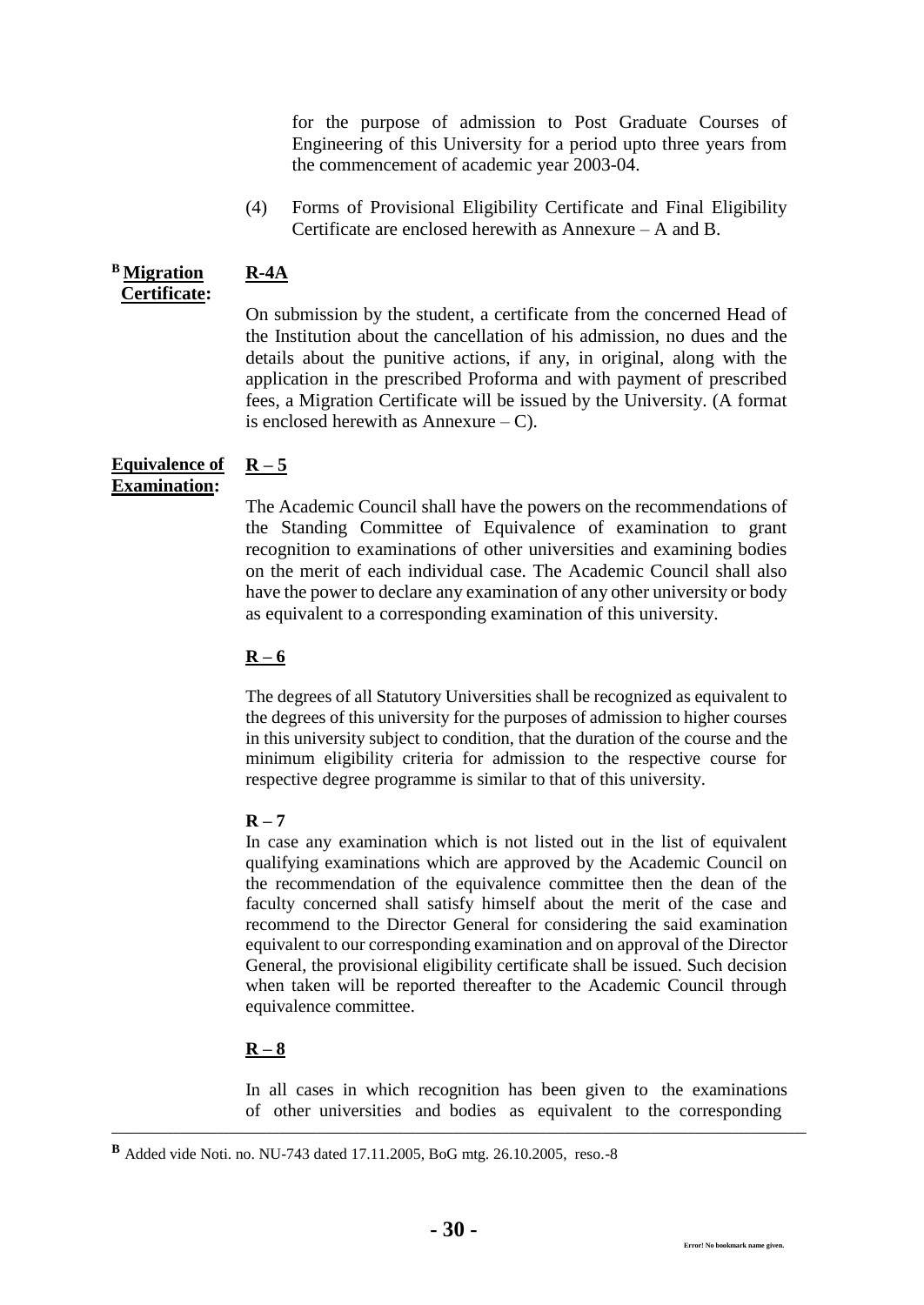examinations of this university, such recognition shall be available only to those universities and bodies which reciprocate with this university in the same manner and applicable only to such students as have attended regular course of studies as laid down for the examinations at a college affiliated to that university or included amongst its constituent colleges or at an institution recognized by the body concern.

#### **Equivalence Committee:**

# **R – 9**

The committee on equivalence of examinations shall consist of following:

- **#** 1. **\*** Vice President or his nominee
- 2. Dean of the Faculty concerned *Chairman*
- **#** 3. Chief Operating Officer or his nominee
- 4. Executive Registrar
- **<sup>C</sup>**5. Principal, Institute of Diploma Studies
	- 6. The Heads of the Department of the Faculty concerned/ Programme/ Activities/ Area Chairman for Faculty of Management/ Faculty of Pharmacy, as the case may be
	- 7. Dy. Registrar (Examination) *Member Secretary*

(**\*** When the Vice President attends such meeting, he will Chair the committee.)

#### **R – 10**

The functions of the committee shall be as under:

- 1. To recommend to the Academic Council the examinations of other universities and examining bodies that it considers equivalent to the corresponding examinations of this university.
- 2. To report to the Academic Council on all matters which are referred to it by the Academic Council.

# **R – 11**

The committee shall have power to ask whatever information and documents it thinks necessary to arrive at a recommendation in the matter of equivalence of any examinations of any other university or body. If the relevant information and the documents are not supplied, the committee may recommend to the Academic Council whatever it thinks fit in the matter.

#### **University Term: R – 12**

The Academic year for each of the course shall be divided into terms / semesters / trimesters as may be decided in the scheme of teaching of the Faculty concerned.

\_\_\_\_\_\_\_\_\_\_\_\_\_\_\_\_\_\_\_\_\_\_\_\_\_\_\_\_\_\_\_\_\_\_\_\_\_\_\_\_\_\_\_\_\_\_\_\_\_\_\_\_\_\_\_\_\_\_\_\_\_\_\_\_\_\_\_\_\_\_\_\_\_\_\_

**<sup>#</sup>** Included vide Noti.-NU-547 dated 10.3.2004, BoG mtg.-6.12.2003, reso.-9

**<sup>C</sup>** Included vide Notification no. NU-797 dated 25.11.2005, BoG mtg.-26.10.2005, reso.-7(i) to (iv)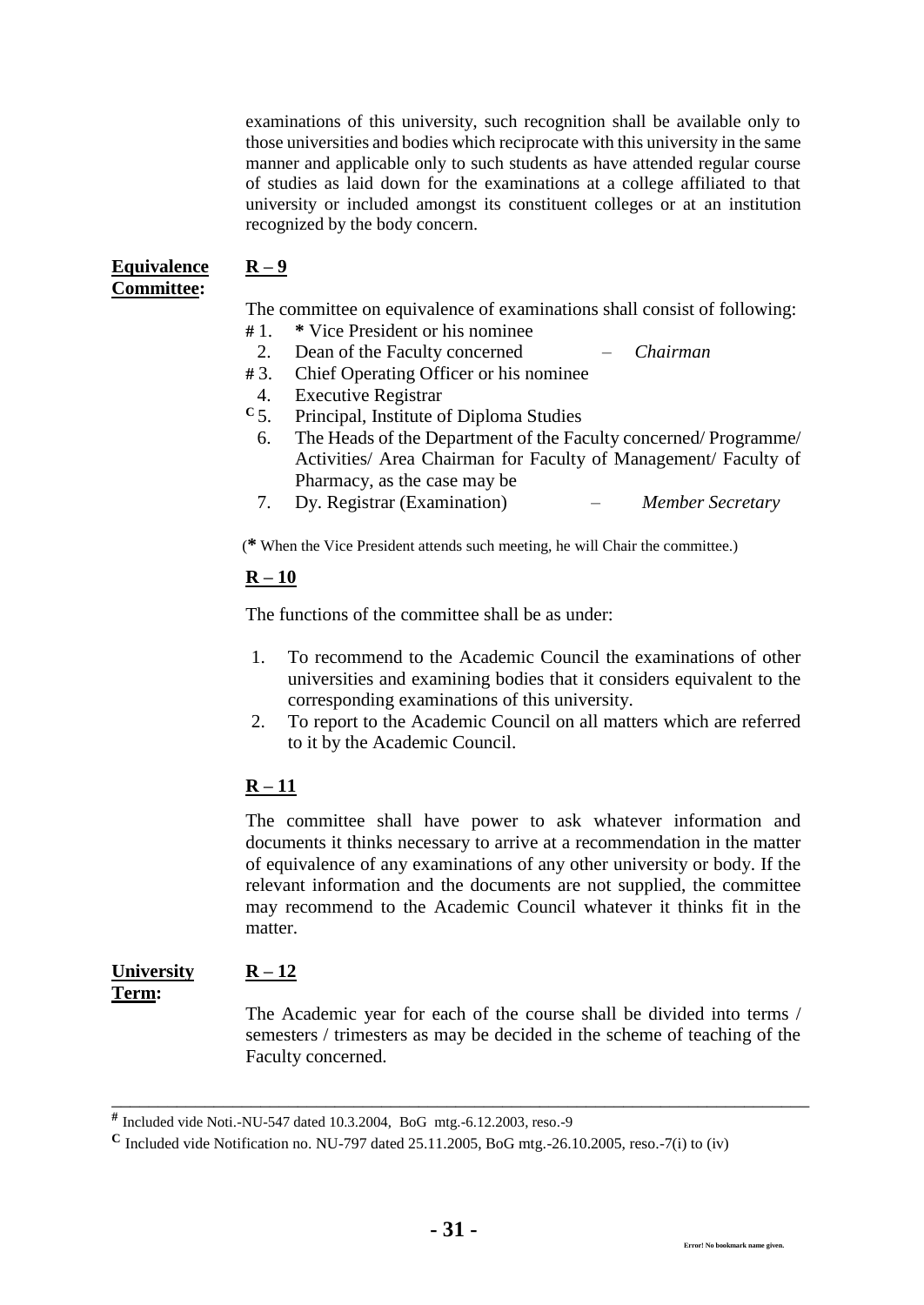#### $P$  R – 12A

At the beginning of each academic year, the University shall announce its academic calendar giving the schedules for all its activities during the year including the month/s for the award of Degrees which will not be later than 180 days by which the students are expected to qualify and become eligible for such degrees.

#### **Attendance: R – 13**

The minimum attendance required for the different courses will be prescribed under the scheme of teaching and curriculum for each course/ institution and the students shall attend for these prescribed number of days in the respective course / institutions.

However, the minimum attendance requirement in each course shall not in any case be less then  $E$  85% of the scheduled classes / practicals etc.

Notwithstanding anything contained above on account of bonafide illness or any other reason deemed sufficient by the Head of the Institution concern, such Head of the Institution can condone the attendance upto 10% in the course or courses. For beyond 10% in any genuine cases, the decision to condone the attendance will be taken by the Director General on merits.

#### **Conduct of Examinations:**

Unless and otherwise decided by the Director General, for all semester / term end examinations, the candidate has to apply in the prescribed form so notified by the University by the appointed time with prescribed fees to the Deputy Registrar (Examination), through the Heads of the Institutions.

## **R – 15**

**R – 14**

Normally, the examination fees once paid shall not be refunded except in the circumstances and to the extent mentioned below:

- (a) Where a candidate expires prior to the examination, the entire fee shall be refunded.
- (b) Where a candidate is suddenly taken ill and prevented for appearing in the examinations and sends an application for refund supported by medical certificate so as to reach the the Deputy Registrar (Examination) within three days after the commencement of the examination, one half of the fees shall be refunded.
- (c) The refund claimed on any other ground shall be placed before the Director General who will decide the amount of refund.

**D**Amendment by addition vide noti No. NU-165 dated 9.4.09, BG mtg-27.3.09,5(c)

**<sup>E</sup>** Amendment by substitution vide Noti No. NU-14 dated 22.04.11, BoG mtg. - 31.03.11, 5(A)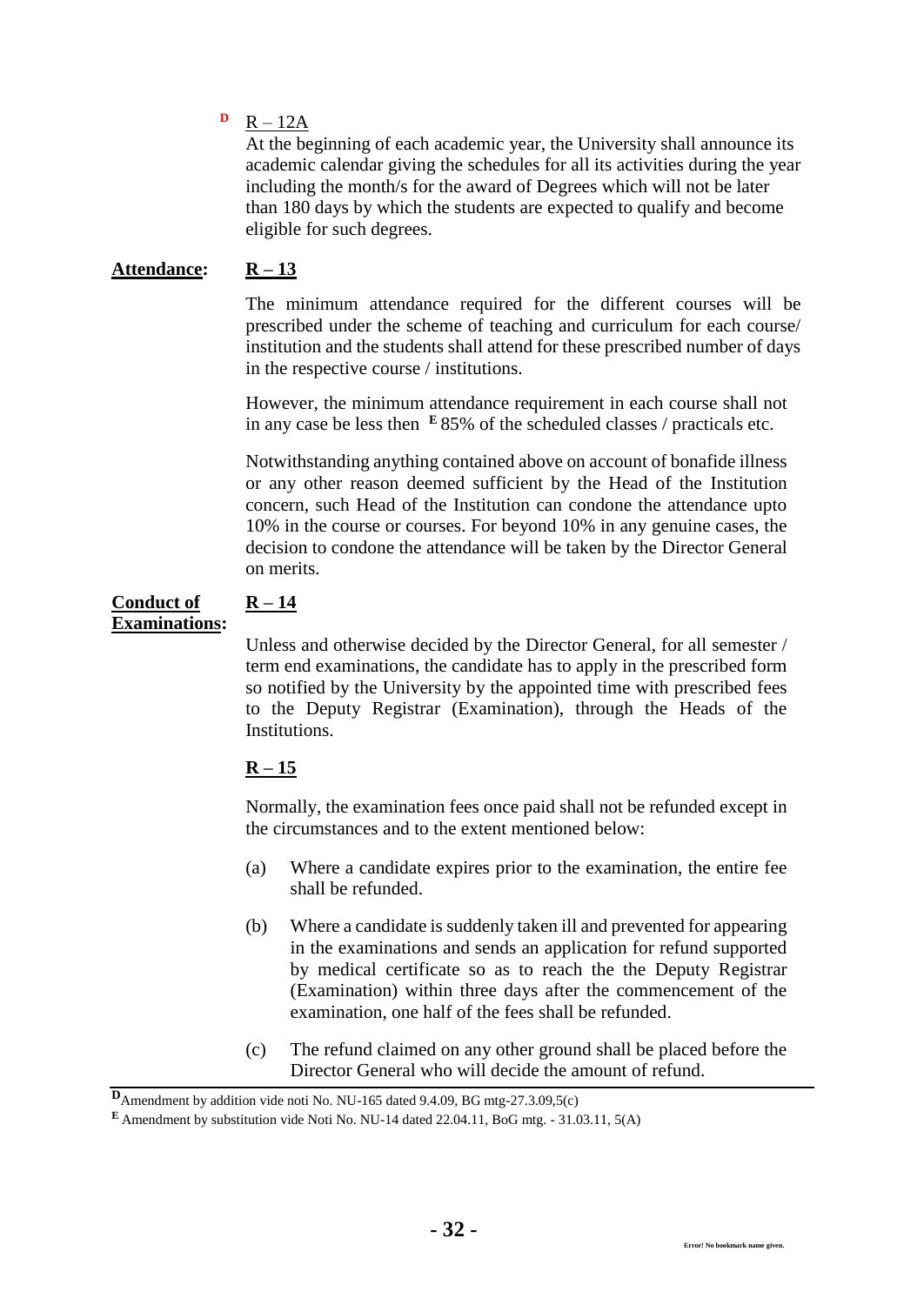When the Academic Council decides to incorporate major changes, the students, if they wish, in the existing courses of studies will be permitted to appear in two more examinations in succeeding years according to old course. Non-appearance in the examination shall be considered as an attempt. However, such of the students who do not opt to appear in the examinations with old course or who do not pass two examinations held shall be permitted to appear subsequently at the examinations under new rules subject to the conditions laid down by the Dean of the Faculty.

## **R – 17**

No student who has passed an examination of this or any Statutory University shall be permitted to appear at the same examination of this University with the same subjects.

| <b>Malpractice</b>  | $R-18$ |  |
|---------------------|--------|--|
| <b>Unfair means</b> |        |  |
| at Examination      |        |  |
|                     | (1)    |  |

- **R – 18**
	- Before, during or after the sessional or term / semester end examination, if it is found that a candidate is or has been guilty of:
		- i. Misconduct including misbehaviour, committing acts of indiscipline, disobeying instructions of Examination officials, committing breach of any of the rules laid down for the proper conduct of the Examinations etc.

#### **OR**

ii. Copying or having attempted to copy or using or attempting to use other unfair means at the examination

- shall be liable for punishment.

- (2) In case involving misconduct, the candidate concerned be forthwith expelled with the approval of the Senior Supervisor or an Officer in Charge of the conduct of Examination or by Heads of the Institution concerned from the Examination hall and the matter describing the incident will be reported to the Deputy Registrar (Examinations)
- (3) In cases involving malpractice, the Senior Supervisor or an Officer in Charge of the conduct of examination shall seize the answer books and all incriminating material / evidence from the candidate, and then obtain a written statement, duly signed by the candidate. Senior Supervisor or Officer in Charge will then issue a new answer book and allow the student to continue to write his answers for the remaining period of that examination. The matter shall also be reported to the Deputy Registrar (Examination) with all relevant documents on the same day.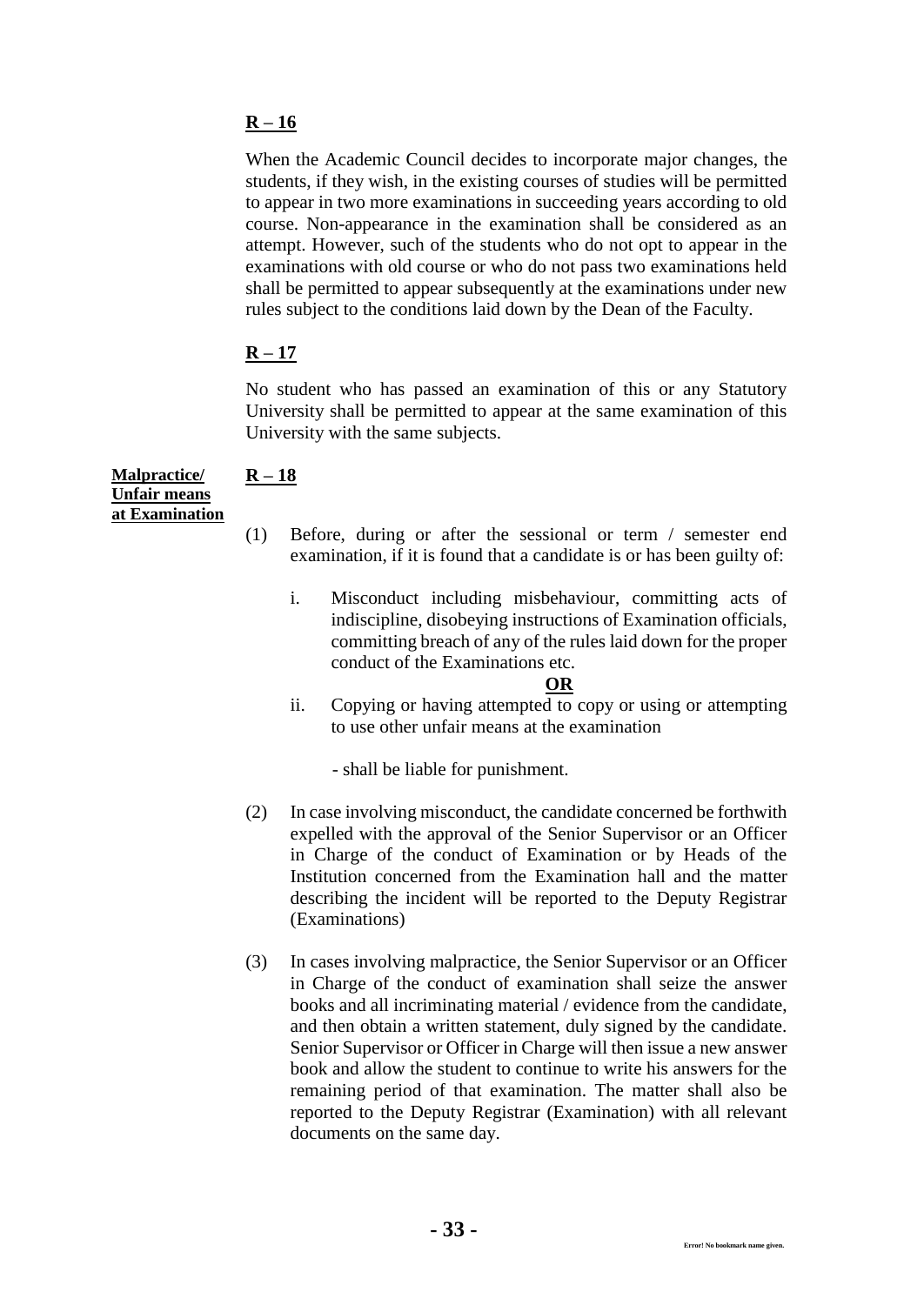- (4) The candidate reported as then will be allowed to appear in subsequent examinations of that session. However, in case the same candidate is again found guilty of indulging in misconduct or malpractice during any of the subsequent examinations of that session, he will be expelled from all remaining examinations of that session after taking appropriate action for the second act of misconduct / malpractice.
- (5) The cases of impersonification, violence or intimidation involving outsiders shall immediately be reported to the Senior Supervisor or the Officer in Charge and action as per the concern law including filing a police complaint will be taken
- (6) Examiners, who detect or suspect cases of copying or use of unfair means in Examination, shall immediately report such cases to the Deputy Registrar (Examinations)
- (7) The Deputy Registrar (Examinations) will make a full report about each case to the Examination Reforms Committee
- (8) The Examination Reforms Committee to be appointed by the Director General will determine its own procedure of inquiry in each case and after necessary investigation and inquiry will submit a detailed report to the Head of the Institutions, along with recommended punishment and the concern Head of the Institution will issue the necessary order of punishment. The order of punishment, which amounts to debarring the student for the period of more than one academic year will be issued with the approval of the Director General
- (9) The punishment in each case would depend upon the circumstances of that case. The Examination Reforms Committee may evolve certain general guidelines for specifying punishments for different types of using unfair means / malpractices. As far as possible, the Examination Reforms Committee should follow these guidelines. However in peculiar cases, which cannot be covered under the guidelines can be dealt with judiciously but firmly to preserve the integrity of the system of Examinations.

The Head of the Institutions shall have power to exclude any candidate from any examination on being satisfied that he is suffering from an infectious or contagious disease. Whenever any candidate is excluded the fee paid by him to the University shall be refunded to him.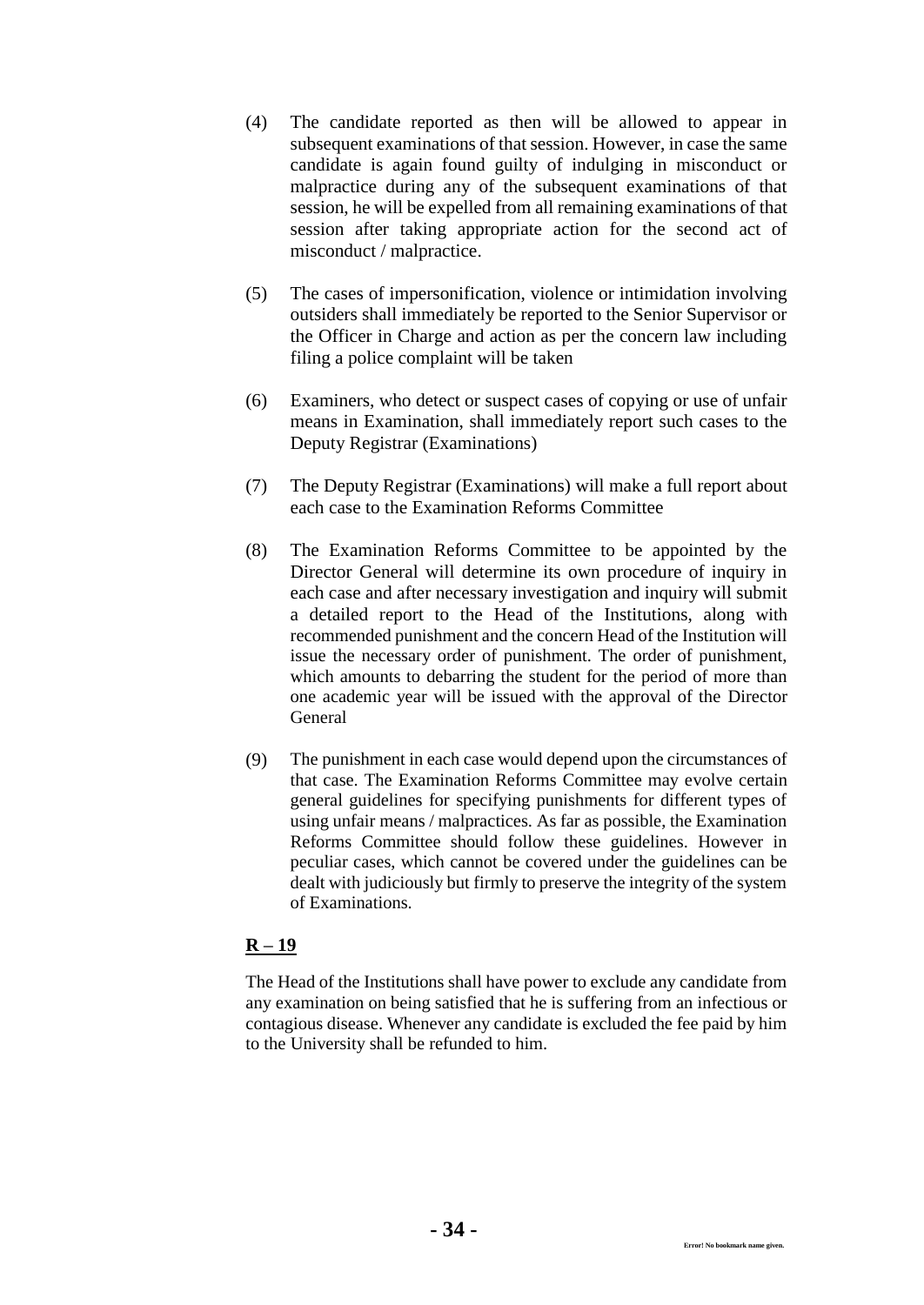# **<sup>F</sup>R-19A**

The Director General may allow the students to appear in the Examination provisionally under the following circumstances:

- (a) In case of any disciplinary action pending against the student,
- (b) In case the student has pending major components of the evaluation of any requirement, which he is supposed to complete before Term End Examination,
- (c) When the student has fallen short of minimum requirement of attendance and he has requested to condone the absence to the competent authority at the end of term and the said request is under consideration.

Provided further that in case the final conclusions on the above items are not arrived at due to some genuine reasons even at the time of declaration of results, then the result of the student concerned may be withheld with the approval of the Director General.

#### **Date of Examinations:**

# **R – 20**

Within two weeks from the date of the commencement of each academic term / semester, each faculty shall prepare and publish a schedule of examinations - both sessional and term end for each and every course conducted under it.

#### **Declaration of Result: R – 21**

The university through each institution / faculty shall strive to declare the result of every semester / term end examinations conducted by it within 15 working days from the date of the completion of the examinations and shall in any case declare the result latest within 30 working days thereof.

Provided, however, that in case the University is unable to follow the schedule of examinations including declaration of result as provided in the section, due to reasons and circumstances beyond its control itself, as soon as possible submit a report to the President incorporating the detailed reasons for making a departure from the published schedule.

Provided, further that so far as the sessional / internal examinations are concerned, the Dean concerned will see that the results of such examinations are declared within 15 working days from the completion of the examination and send the consolidated result to the examination section of the University within one week after the declaration of the result.

**\_\_\_\_\_\_\_\_\_\_\_\_\_\_\_\_\_\_\_\_\_\_\_\_\_\_\_\_\_\_\_\_\_\_\_\_\_\_\_\_\_\_\_\_\_\_\_\_\_\_\_\_\_\_\_\_\_\_\_\_\_\_\_\_\_\_\_\_\_\_\_\_\_\_\_\_\_\_\_\_\_\_\_\_\_\_\_\_\_\_\_\_\_\_\_\_\_\_\_\_\_\_\_\_\_\_\_\_\_\_\_\_**

**<sup>F</sup>** Added vide Noti. no. NU-24 dated 7.4.2005 BoG mtg. – 5.2.2005, reso. 4(a)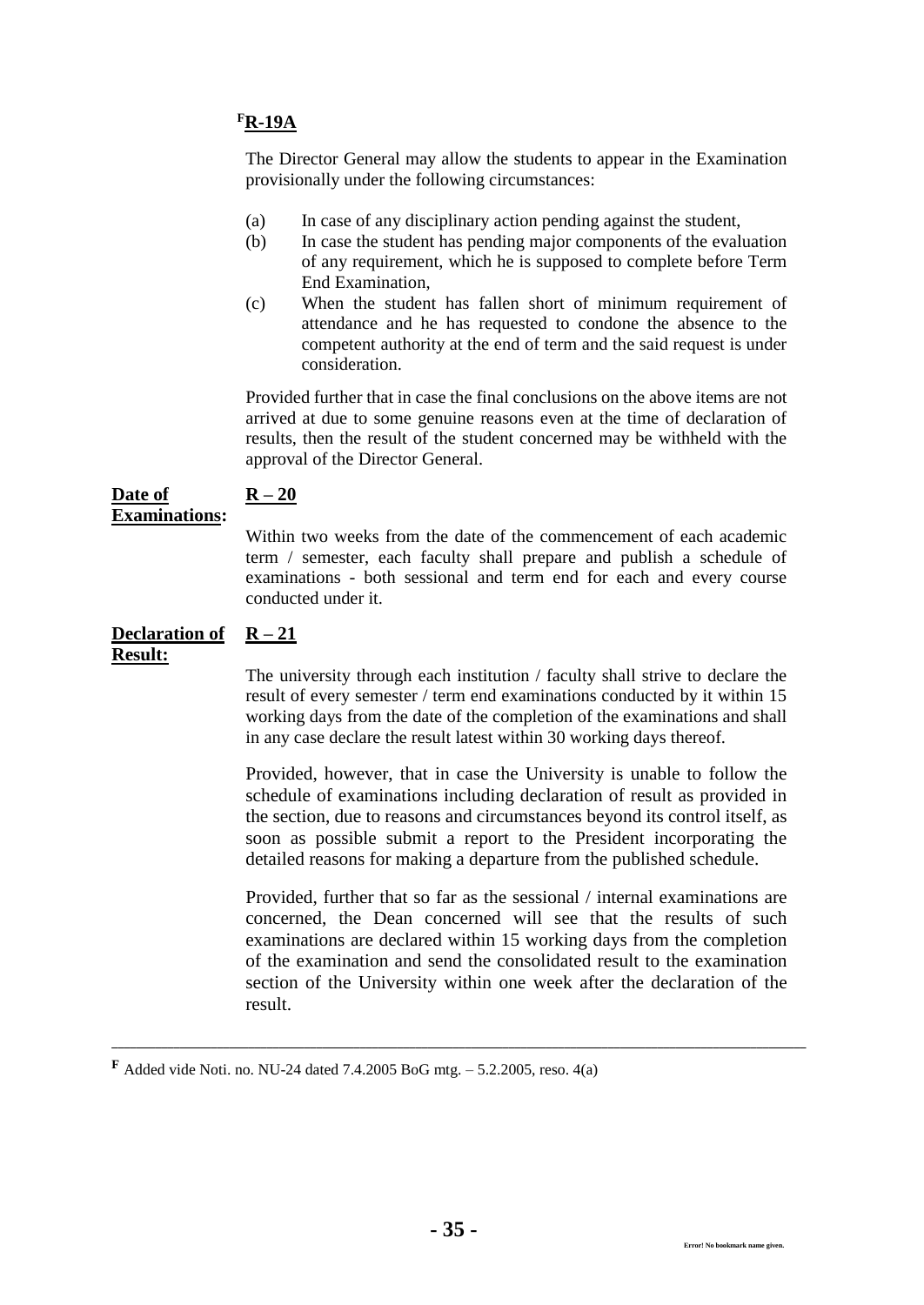No candidate shall be eligible for any of the scholarship, medals or prices to be awarded who has his deficiency of marks / grade of the Head or Heads of the examinations condoned or graced under the rules laid down in this behalf.

#### **R – 23**

Subject to norms prescribed under Academic Regulations by the different Faculties and approved by the Academic Council, failure to pass an examinations will not disqualify the candidate for presenting himself on a subsequent occasion on a new application being forwarded and a fresh fee is paid.

#### **R – 24**

At the end of each term / semester, a certificate of Academic Performance of that term / semester will be given to the students concern.

## **R – 25**

In any case where it is found that the result of the examination has been affected by an error, malpractice, fraud, improper conduct or other matter of whatsoever nature, the Director General on recommendation of the Examination Committee as constituted under Regulation 28 shall have power to amend such result in such manner as shall be in accordance with true position and to make such declarations as the examination committee shall consider necessary in that behalf provided that no result shall be amended after the expiry of 6 months from the date of publication of such result.

## **R – 26**

In any case where the result of an examination has been ascertained and published and it is found that such result has been affected by any malpractice, fraud or any other improper conduct whereby an examinee has benefited and that such examinee has in the opinion of the examination committee been partly or privy too or connive at such malpractice, fraud or improper conduct, the Director General shall have power on the recommendation of the Examination Committee at any time notwithstanding the issue of a certificate or the award of price or scholarship to amend the result of such examinee and to make such declaration as the examinations committee shall consider necessary in this behalf.

#### **R – 27**

There shall be an examination committee consisting of the following members who will examine the over all semester end result before declaration of the same and will make appropriate recommendations to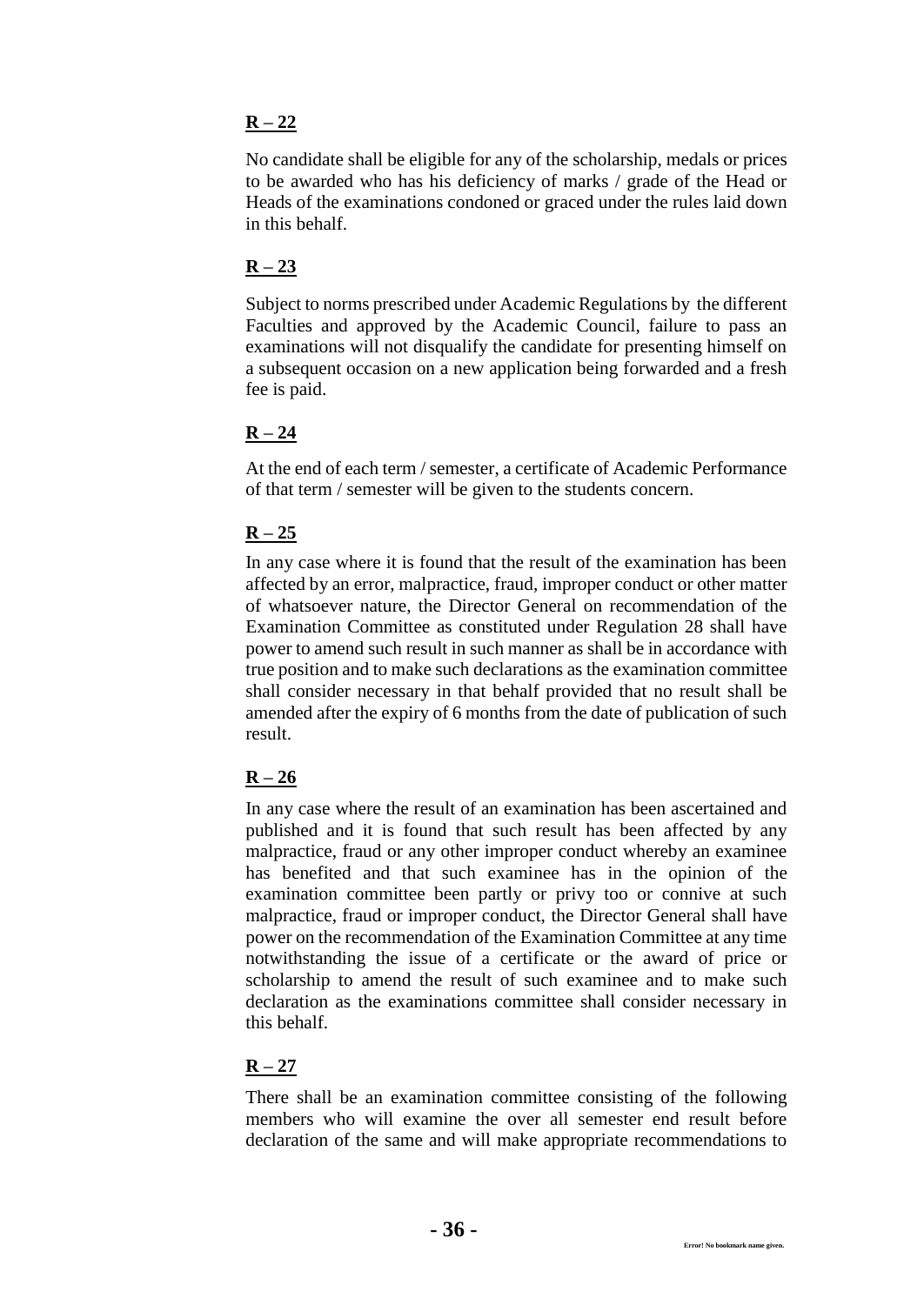the Director General if detecting a glaring abnormal situation in the results, otherwise on the clearance from this committee the results can be declared by the Deputy Registrar (Examinations):

- **#** 1. \* Vice President or his nominee
	- 2. **^** Dean of the Faculty concerned *Chairman*
- **#** 3. Chief Operating Officer or his nominee
- 4. Executive Registrar<br> **G** 5. @ Principal, Institute
	- **<sup>G</sup>** 5. **@** Principal, Institute of Diploma Studies
		- 6. Head of the Department concerned
		- 7. One member of the Academic Council, nominated by the Director General
	- 8. Dy. Registrar (Examination) *Member Secretary*

( **\*** When Vice President attends such meeting, he will Chair the committee.

- For Faculty of Pharmacy, the Principal, Institute of Pharmacy will be the chairperson
- **@** Principal will attend the meeting where results of the Diploma Programmes are to be considered)

#### **R – 28**

There shall be formed, every year a committee of the following members for each institutions / faculty for the purpose of drawing up the list of appointments of examiners and paper setters for the semester / term end examinations from the penal of examiner / paper setters approved by the Board of Studies:

- **#** 1. **\*** Vice President or his nominee
	- 2. **^** Dean of the Faculty concerned *Chairman*
- **#** 3. Chief Operating Officer or his nominee
- **<sup>B</sup>**4. **@** Principal, Institute of Diploma Studies
- 5. Chairman of the Board of Studies/ Area/ Activity Committee
- 6. Two members of the Board of Studies/ Area/ Activity Committee, to be nominated by the Dean concerned
- 7. Dy. Registrar (Examination) *Secretary*

Out of the lists prepared by this Committee and on the approval of the Dean of the Faculty concerned, the Deputy Registrar (Examination) will issue order of appointment to such examiners / paper setters.

\_\_\_\_\_\_\_\_\_\_\_\_\_\_\_\_\_\_\_\_\_\_\_\_\_\_\_\_\_\_\_\_\_\_\_\_\_\_\_\_\_\_\_\_\_\_\_\_\_\_\_\_\_\_\_\_\_\_\_\_\_\_\_\_\_\_\_\_\_\_\_\_\_\_\_

**<sup>G</sup>**Included vide Notification no. NU-797 dated 25.11.2005, BoG mtg.-26.10.2005, reso.-7(i) to (iv)

**<sup>#</sup>** Included vide Noti.-NU-547 dated 10.3.2004, BoG mtg.-6.12.2003, reso.-9

**<sup>^</sup>** Amended vide Notification no. NU-426 dated 20.6.2006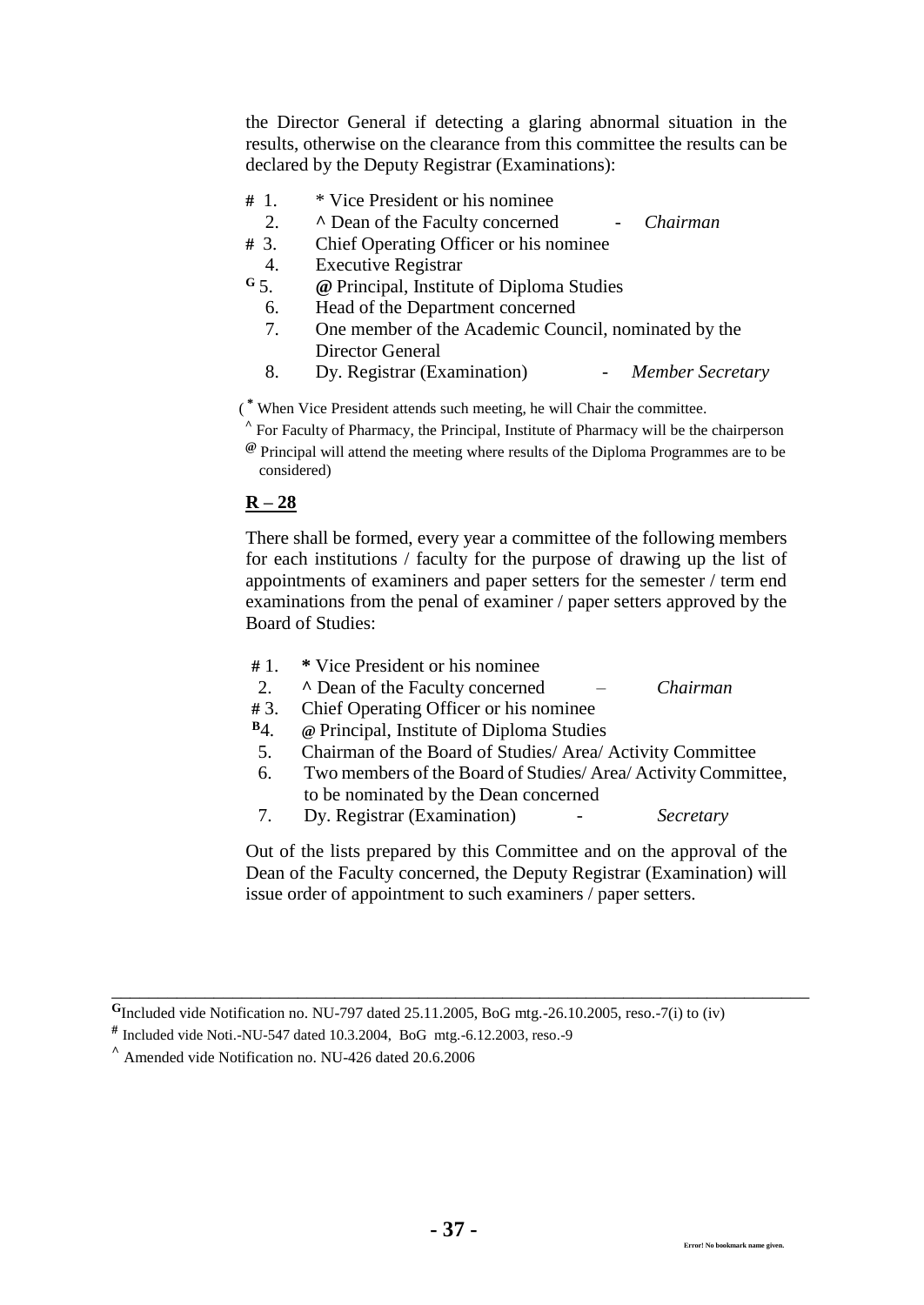Notwithstanding anything contained above, the Director General in case of need, may nominate one or two members in the above Committee, so also he shall have powers to alter, add, delete the names of the examiners / paper setters with recorded reasons.

- ( **\*** When Vice President attends such meeting, he will Chair the committee.
- **^** For Faculty of Pharmacy, the Principal, Institute of Pharmacy will be the chairperson
- **@** Principal will attend the meeting where the list of appointment relating to the Diploma Programmes are to be considered)

#### **R – 29**

Once the appointment of paper setters for the respective / semester / term end examinations are made, they will submit two sets of the manuscripts of the question papers of the respective examinations and out of these sets, the Dean and the Executive Registrar will pick up one and the same will be used for the purpose of these respective examinations.

## **R – 30**

Subject to the norms prescribed in the Academic Regulations of the Faculty concern, in each term / semester end examinations and VIVA project etc., there will be a group of examiners from outside and the internal on 1:1 basis. The result of VIVA or practical examination finalized at the end of the day of examination, shall be submitted to the Deputy Registrar (Examinations) on the same day in sealed cover duly signed by the examiners and when the final grades are to be decided, the Deputy Registrar (Examination) will handover such sealed envelops to the convener concerned who will with the help of other examiners finalize such grade etc., in the premises of the University itself.

## $R - 31$

Every year in the beginning of the Academic semester in the first meeting of the Board of Studies wherever it exists otherwise in the faculty board, the question papers drawn shall be submitted for the purpose of assessment of quality of the same.

**#** Included vide Noti.-NU-547 dated 10.3.2004, BoG mtg.-6.12.2003, reso.-9

**^** Amended vide Notification no. NU-426 dated 20.6.2006

\_\_\_\_\_\_\_\_\_\_\_\_\_\_\_\_\_\_\_\_\_\_\_\_\_\_\_\_\_\_\_\_\_\_\_\_\_\_\_\_\_\_\_\_\_\_\_\_\_\_\_\_\_\_\_\_\_\_\_\_\_\_\_\_\_\_\_\_\_\_\_\_\_\_\_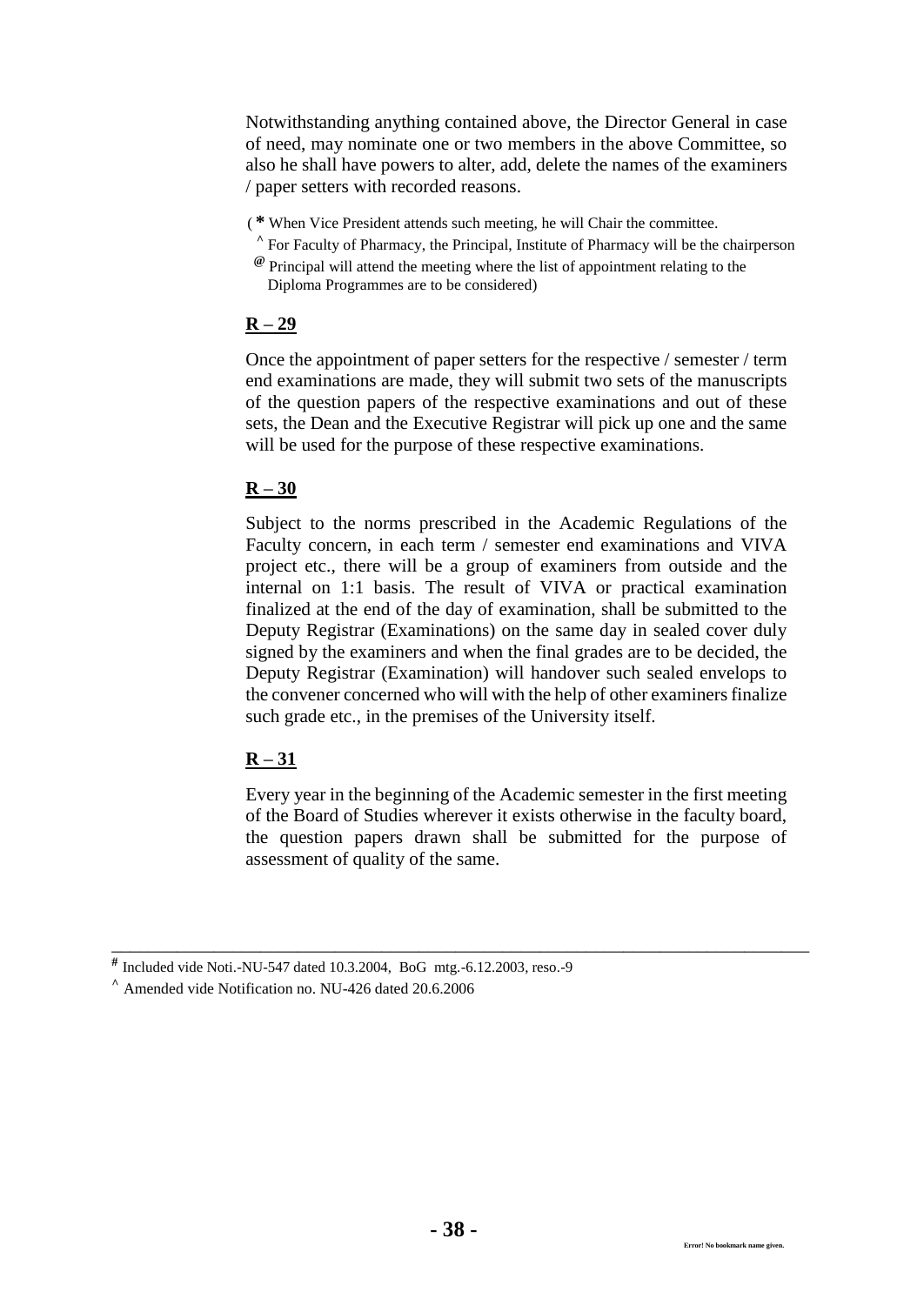#### **Verification of R – 32 Marks:**

After the declaration of result of the term / semester end examinations as well as the sessional / internal test examinations, if any student has any grievance about the marks / grade obtained, he may apply in the prescribed proforma to the Deputy Registrar (Examination) of the University within a weeks time with the fees prescribed for the verification of marks and the said verification will be completed within 10 working days from the date of the receipt of application and convey the final outcome of the verification to the student concerned. These verifications includes following:

- 1. Whether all questions attempted by the candidate have been assessed and this assessment is included in the overall performance sheet of the candidate for assigning grade.
- 2. Whether there is a totaling / calculation mistake in marks / grade.

| <sup>H</sup> Award of | $R - 33$ |    |
|-----------------------|----------|----|
| <b>Semester</b>       |          |    |
| Grade                 |          |    |
| <b>Report and</b>     | $1_{-}$  | S  |
| Degree:               |          | r٢ |
|                       |          |    |

- Students passing the Degree / Diploma programme in which they are registered will become entitled to the award of a Degree / Diploma in the respective programme, in the form of a Certificate.
	- 2. Students will also be given a Semester Grade Report at the end of each term and a consolidated Semester Grade Report at the completion of their Degree / Diploma Programme. The Semester Grade Report will show course wise performance of the candidate, Progressive Grade Point Index (PPI) and Cumulative Grade Point Index (CPI) as applicable.

#### **Fees: R – 34**

The fees to be charged for different certificates / services etc., shall be decided by the Director General on the recommendations of the Committee to be constituted by him from time to time.

#### $^I$ **R** – 34A

The Director General shall decide the fee structure of the different courses to be taught under the Nirma University of Science and Technology on the recommendations of the Committee constituted for the purpose by the President from time to time and shall be reported to the Board of Governors in its next meeting.

**<sup>H</sup>**Replace word 'Transcript' by 'Grade Report' vide Noti. NU-753, 17.11.2005,BoG mtg-26.10.2005, reso-5(a) **<sup>I</sup>** Added vide Notification no. NU-82A dated 26.4.2004, BoG mtg.-31.3.2004, reso.-14

**\_\_\_\_\_\_\_\_\_\_\_\_\_\_\_\_\_\_\_\_\_\_\_\_\_\_\_\_\_\_\_\_\_\_\_\_\_\_\_\_\_\_\_\_\_\_\_\_\_\_\_\_\_\_\_\_\_\_\_\_\_\_\_\_\_\_\_\_\_\_\_\_\_\_\_\_\_\_\_\_\_\_\_\_\_\_\_\_\_\_\_\_\_\_\_\_\_\_\_\_\_\_\_\_\_\_\_\_\_\_\_\_\_\_\_\_\_\_\_\_\_\_\_\_\_\_**

**- 39 -**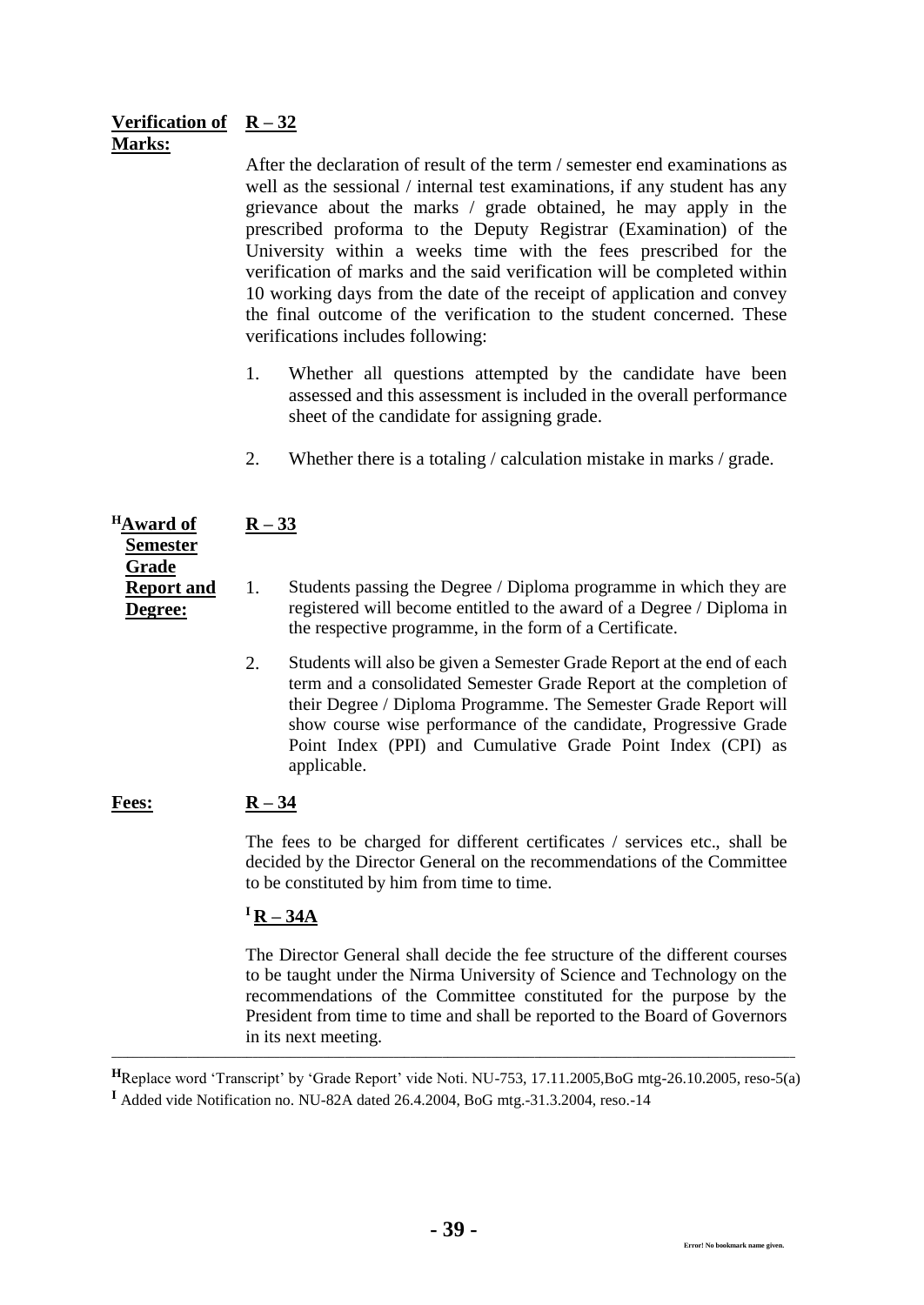#### **Faculty: R – 35**

The Nirma University of Science and Technology shall include the faculties of Technology and Engineering, Management, Pharmacy, Sciences, Arts & Humanities, Doctoral Studies & Research, **J**Law,  $K$ Architecture and such other faculties as may be prescribed from time to time.

#### **R – 36**

The faculties, *other than* the Faculty of Doctoral Studies & Research **<sup>L</sup>** and Faculty of Law; shall consist of:

- 1. Dean of the Faculty concerned Chairman
- 2. Head of the Institution concerned
- 3. All Chairman of the Board of Studies under the Faculty. For Management, Pharmacy and Science, the Chairman/ Convener of the Academic Activities/ Area Committees concerned
- 4. Upto two members to be nominated by the Director General from each Board of Studies
- 5. Upto two Technocrat/ Academia to be nominated by the Director General in the Faculty
- 6. Two members of the Academic Council to be nominated by the Director General

**Note:** In the Faculty of Management, the Dean Academic Programme shall also be a member, if the post filled in.

## **R – 37**

The functions of the faculty other than Faculty of Doctoral Studies & Research, subject to the provisions of the Nirma University of Science and Technology Act, the faculty shall have following functions:

- 1. To exercise and recommend General Regulations over the Academic Policy of the Faculty and will be responsible for making recommendation to the Academic Council for the maintenance and improvement of Standards of Instructions, Education and Evaluation within the Faculty
- 2. To maintain co-ordination between different Board of Studies or Areas within the Faculty particularly in the matters relating to Examinations and Teaching Scheme, Curriculum etc.
- 3. To consider the recommendations of different Board of Studies / Academic Activities / Area Committees in the matter of syllabus, teaching, examination scheme etc. and give final shape to it for the submission to the Academic Council

**<sup>J</sup>**Added vide Notification no. NU-110 dated 13.4.2007, BoG mtg.-31.3.2007, reso.-5(ii)

 $K$  Added Vide Noti. No. NU-18 dated 04.04.14, BoG mtg.-29.03.14, reso.-6(G)

<sup>&</sup>lt;sup>L</sup> Added vide Noti. No. - 107 dated 04.09.12, BoG mtg.-21.08.12, reso-6(B)(iii)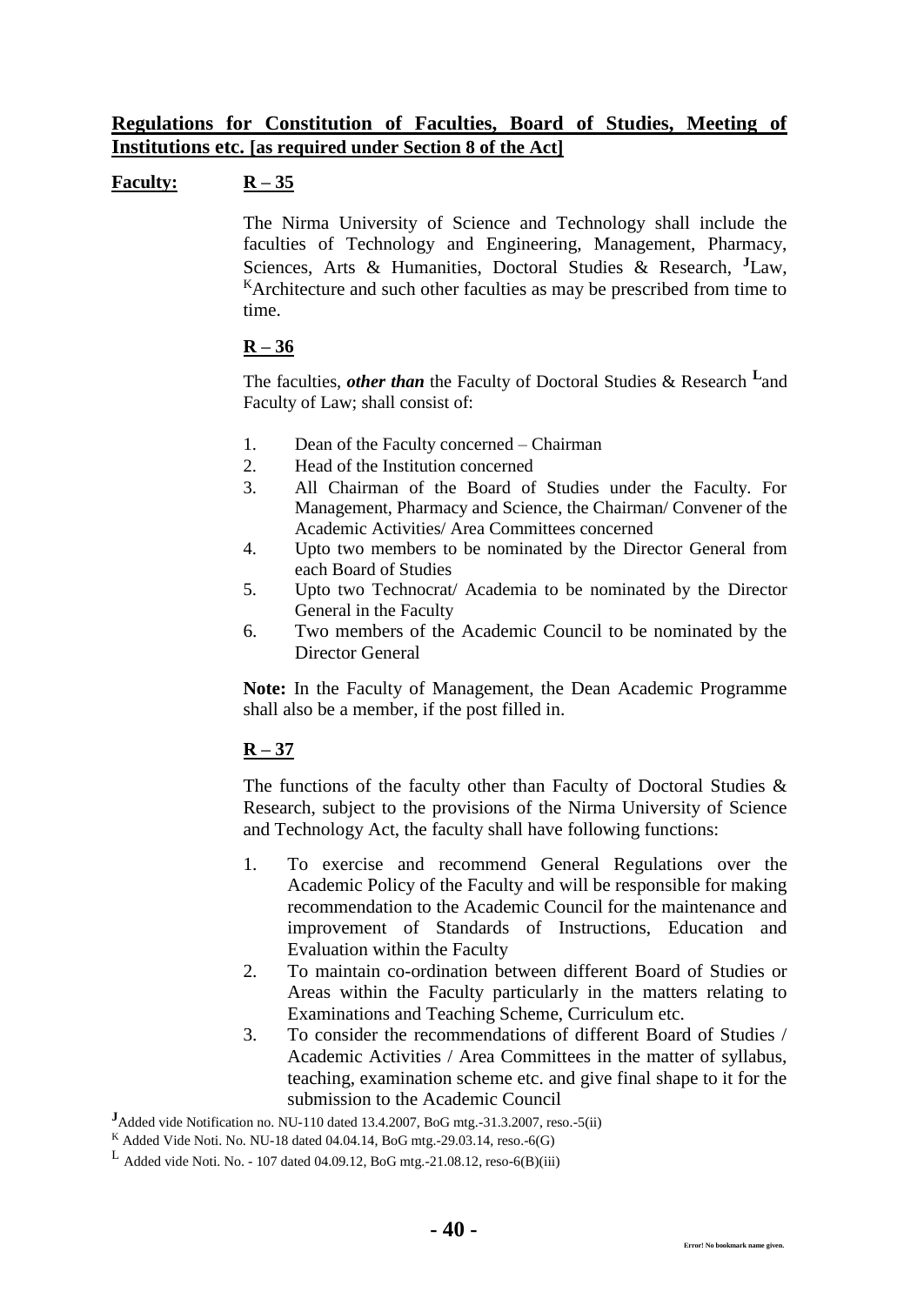- 4. To consider and report on any matter referred to it by the Academic Council
- 5. To refer any matter to a Board of Studies / Academic Activities / Area Committees comprised within the faculty for consideration and report

Each of the faculty shall include the disciplines / areas / subjects as stated below:

#### **1. Faculty of Technology and Engineering:**

- i. Civil Engineering.
- ii. Electrical
- iii. Mechanical
- iv. Chemical
- v. Instrumentation and Control
- vi. Information Technology
- vii. Computer Engineering
- viii. Electronics and Communication
- ix. Plastic
- x. Bio-Medical
- xi. Physics
- xii. Chemistry
- xiii. Mathematics
- xiv. English
- xv. Any other subject / area to be included by the Academic Council.

#### **2. Faculty of Pharmacy:**

Core Subjects

- i. Pharmaceutics
- ii. Pharmaceutical Chemistry
- iii. Pharmaceutical Analysis
- iv. Pharmacology
- v. Pharmacognosy
- vi. Clinical Pharmacy

Any other subject / area to be included by the Academic Council.

Ancillary or Pre-requisites:

- i. Advanced Mathematics
- ii. Computer and Biostatistics
- iii. Pharmaceutical Economics and Industrial Management

#### **3. Faculty of Management:**

- i. Human Resource Management & Organizational Behaviour
- ii. Marketing
- iii. Information Technology and Systems
- iv. Accounting and Finance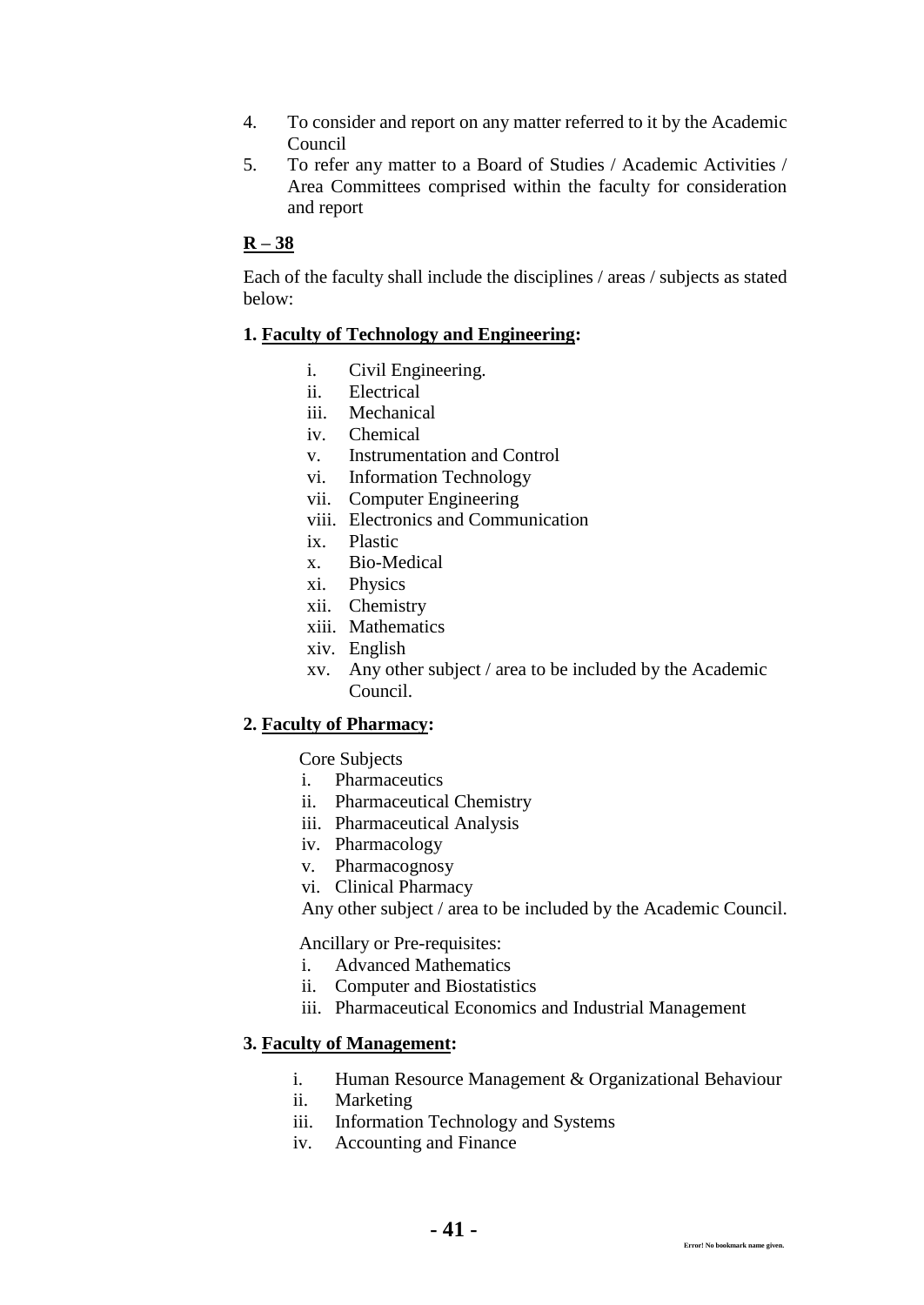- v. International Business
- vi. Operations Management and Logistics
- vii. Entrepreneurship
- viii. Family Business
- ix. Communication Management
- x. Banking
- xi. Insurance
- xii. Investments
- xiii. General Management
- xiv. Sectoral Management
- xv. Any other subject / area to be included by the Academic Council.

#### **4. Faculty of Science:**

- i. Physics
- ii. Chemistry
- iii. Biology
- iv. Life sciences, which includes Bio-technology, Micro biology, Bio-chemistry, Zoology etc.
- v. Mathematics
- vi. Any other discipline / subject / area to be included by the Academic Council
	- **<sup>M</sup>** a. Forensic Psychology

#### **5. Faculty of Arts and Humanities:**

- i. Economics
- ii. English
- iii. Mathematics
- iv. Foreign languages
- v. Any other discipline / subject / area to be included by the Academic Council.

#### **N 6. Faculty of Law:**

- i. Language and Humanities
- ii. Management
- iii. Finance and Accounting
- iv. Constitutional Law
- v. Business Law
- vi. Criminal Law
- vii. Intellectual Property Rights
- viii. Any other discipline / subject / area to be included by the Academic Council.

**<sup>M</sup>**Amended by addition vide notification No. NU-13 dated 5.4.08, AC mtg.-14.3.08, reso.-7(c)

**<sup>N</sup>** Added vide Noti. No. NU - 107 dated 04.09.12, BoG mtg. - 21.08.12, reso.- 6(B)(iii)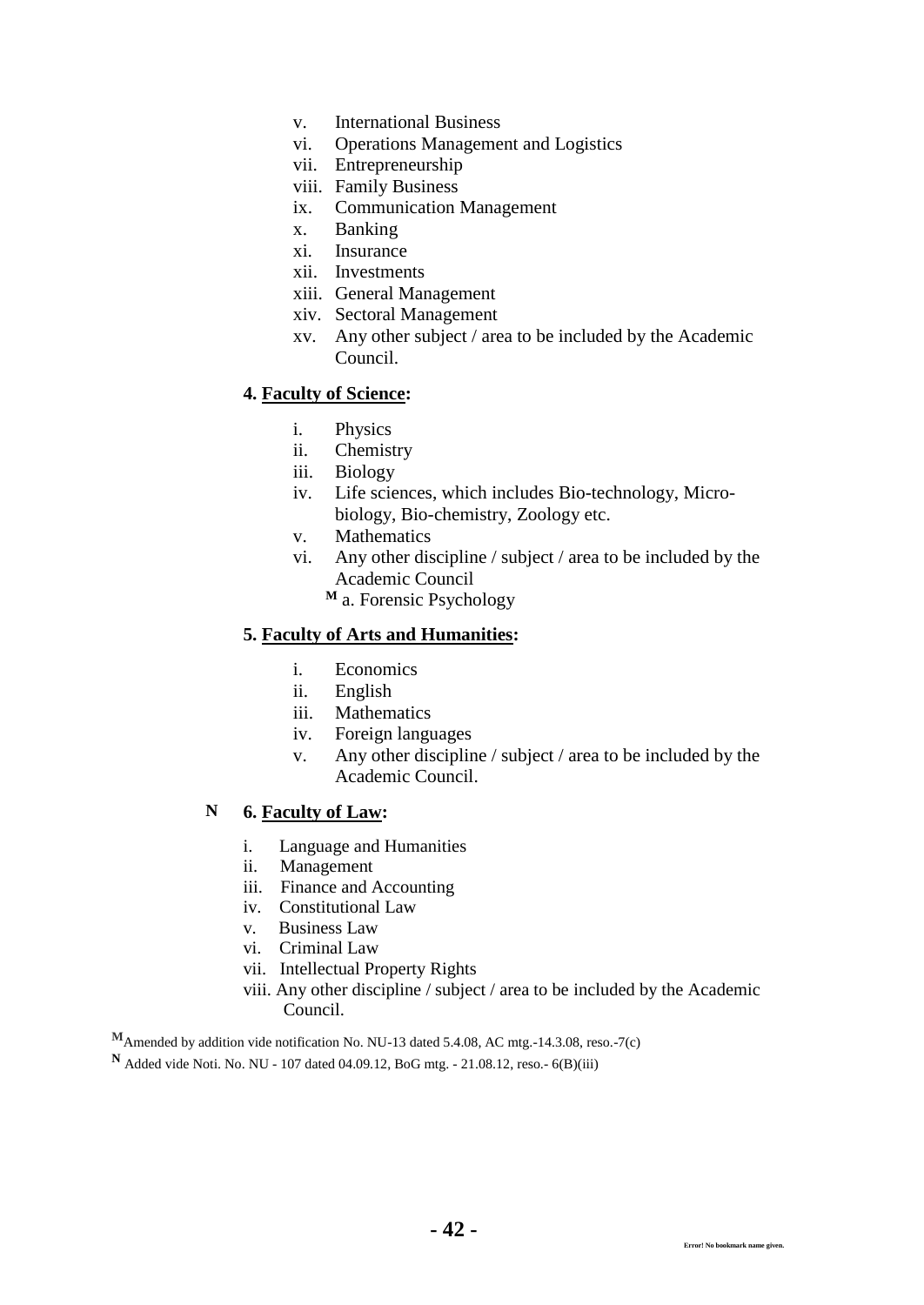#### **R – 38A**

- 1. For the purpose of organizing monitoring and coordinating Doctoral Studies and Research in the university, there shall be **Faculty of Doctoral Studies and Research**. It shall consist of the following members:
	- (i) Director General *ex-officio* Chairman
	- (ii) Deans of Faculties *ex-officio*
	- (iii) Three persons renowned for their research in specialized fields to be nominated by the Director General.
	- (iv) Three recognized Ph.D. Teachers belonging to different faculties to be nominated by the Director General
	- (v) One member of the Academic Council to be nominated by Director General
- 2. The term of office of the members of the Faculty other than ex-officio members shall be three years;

 Provided that a person shall cease to be a member of the Council on his ceasing to hold the office by virtue of which he is such a member.

- 3. The Faculty of Doctoral Studies and Research shall have following functions:
	- (i) to maintain standard of Doctoral Studies and research.
	- (ii) to advise the Academic Council regarding any trends and any other developments in Doctoral Studies and research in different fields.
	- (iii) to make recommendations regarding the admission to, and evaluation of research degrees from time to time.
	- (iv) to make recommendations regarding the regulations of Ph.D. degrees;
	- (v) to approve the subjects of research and to suggest Panel of names of examiners for research thesis;
	- (vi) to make any other recommendation regarding organization coordination and improvement of Doctoral Studies and research in the university as a whole.

Dean, Faculty of Doctoral Studies and Research shall be member Secretary.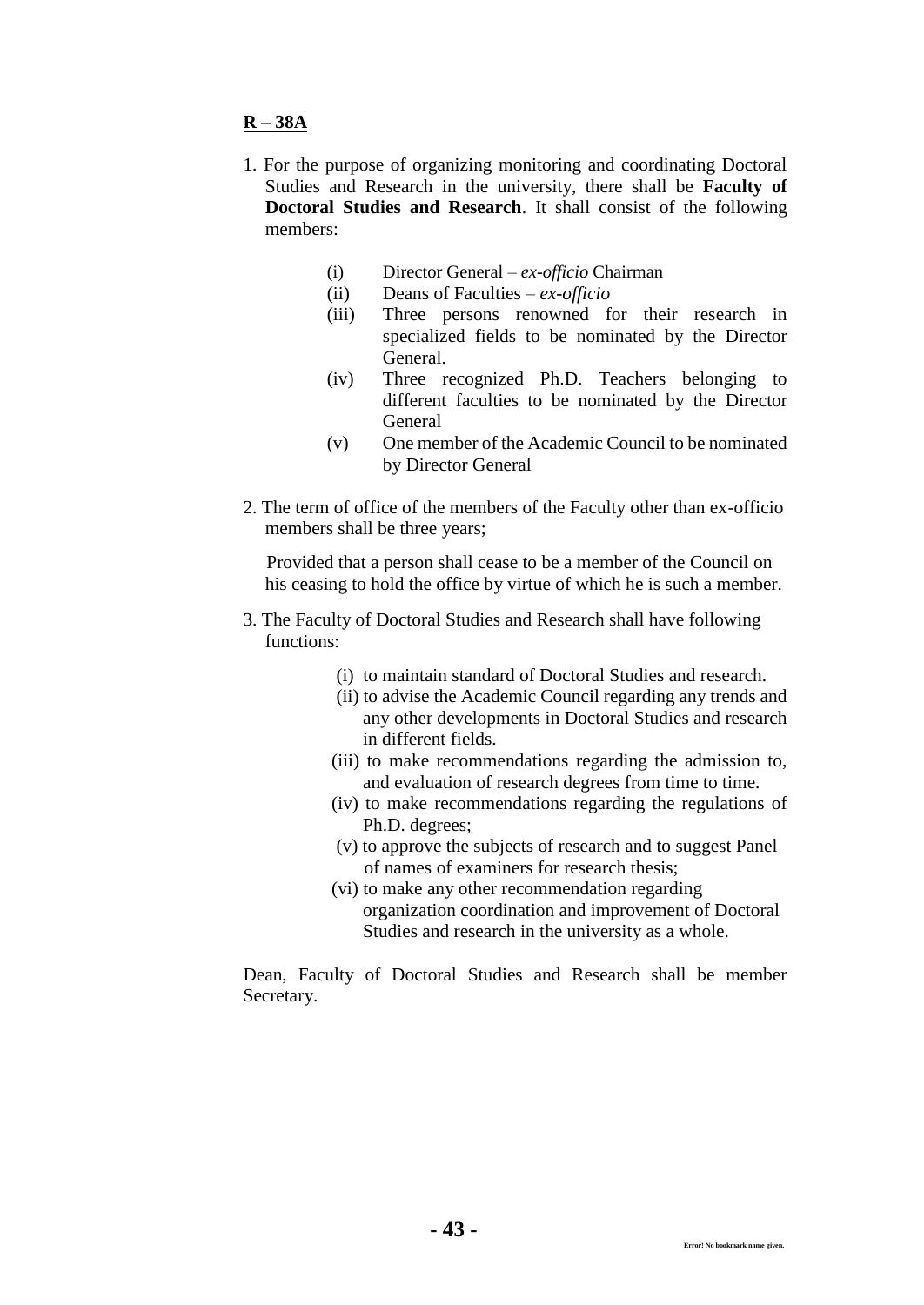**O R-38 B**

## The Faculty of Law shall consist of following members:

- 1. Dean of the Faculty of Law Chair person
- 2. Head of the Institution
- 3. All Chairman of the Board of Studies under the Faculty.
- 4. Upto two members to be nominated by the Director General from each Board of Studies
- 5. Upto two Practicing Advocates / Academicians to be nominated by the Director General in the Faculty
- 6. Two members of the Academic Council to be nominated by the Director General

# **R – 39**

**Board of Studies:** 

> There shall be Board of Studies in each of the discipline / subject or a group of allied disciplines / subject mentioned below.

#### 1. *Faculty of Technology and Engineering*:

For Degree:

- i. Civil Engineering.
- ii. Electrical
- iii. Mechanical
- iv. Chemical
- v. Instrumentation and Control
- vi. Information Technology/ Computer Eng. (combined)
- vi. Electronics and Communication
- vii. Plastic
- viii. Any other Board to be included by the Academic Council.

#### For Diploma:

- i. .....Chemical
- ii. .... Mechanical
- iii. ...Electrical
- iv. Information Technology/ Computer Eng. (combined)
- iv. ...Electronics and Communication
- v. ....Plastic
- vi. Any other board to be included by the Academic Council.

#### 2. (a) *Faculty of Management* (b) *Faculty of Pharmacy*

Under the Faculty of Management plus Pharmacy, there shall be different Area's/ Academic Activity Committees and *not* the board of studies. Such committees will recommend their curricula, syllabus etc., to the faculty and the faculty's recommendation will go to the Academic Council.

 $\rm o$  Added vide Noti. No. NU - 107 dated 04.09.12, BoG mtg. - 21.08.12, reso. - 6(B)(iii)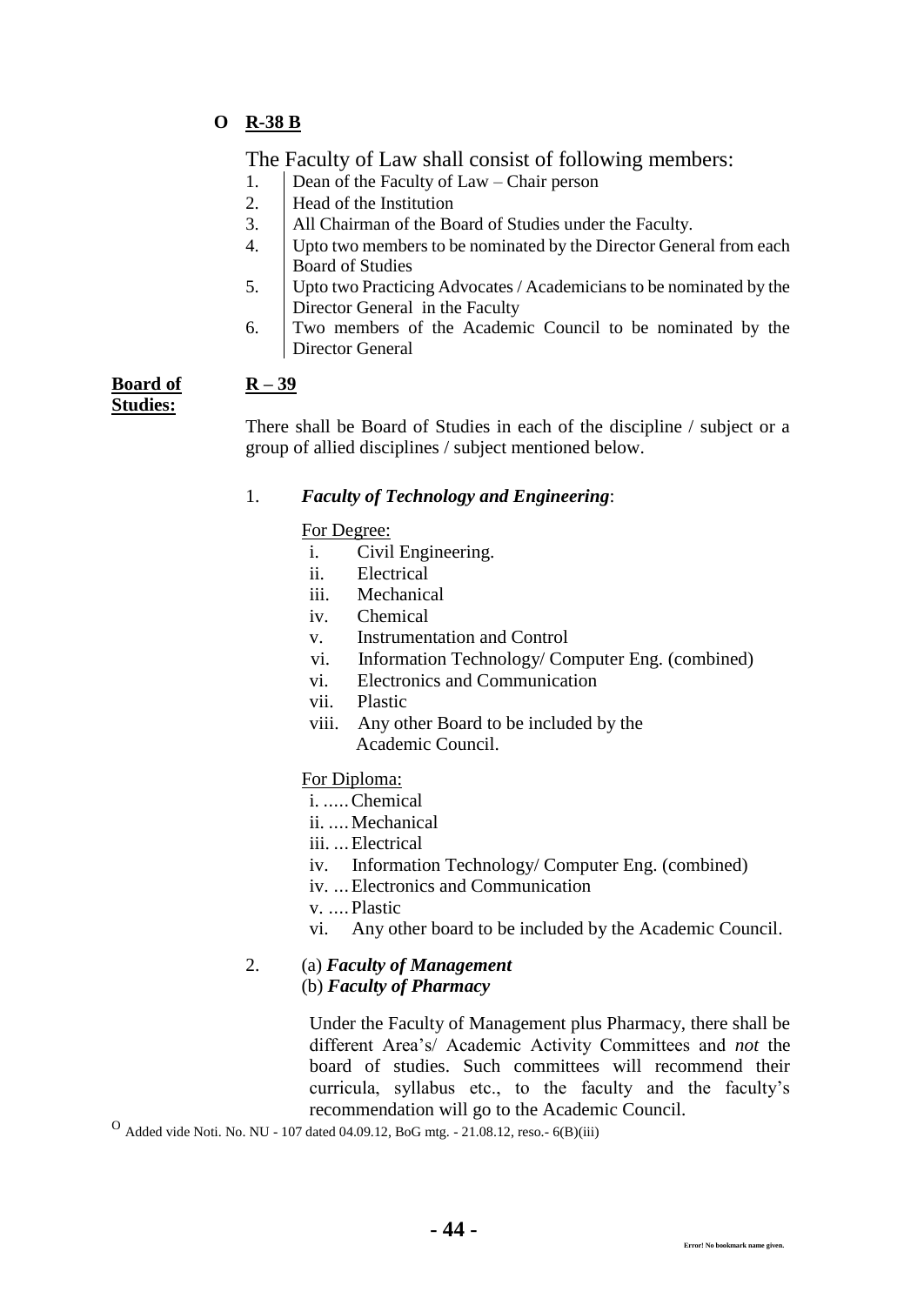#### 3. *Faculty of Science*:

- i. Physics
- ii. Chemistry
- iii. Biology
- iv. Life sciences, which includes Bio-technology, Microbiology, Biochemistry, Zoology etc.
- iv. Mathematics
- v. Any other board to be included by the Academic Council.

#### 4. *Faculty of Arts and Humanities*:

- i. Economics
- ii. English
- iii. Mathematics
- iv. Foreign languages
- v. Any other board to be included by the Academic Council.

#### **P** 5. *Faculty of Law*

- i. Law
- ii. Language & Humanities
- iii. Management and Accounting
- iv. Any other Board to be approved by the Academic Council.

#### **R – 40**

Each **Board** for the *Faculty of Technology and Engineering* shall consist of the following members:

For Degree:

- 1. Head of the Department Chairman
- 2. All Professors in the Departments
- 3. One faculty (teacher) from each major areas within the concerned department to be nominated by the Dean by rotation subject to minimum 3 and maximum 7. These members shall be other then professors
- 4. Not more than three experts to be nominated by the Director General

For Diploma:

- 1. Chairman to be nominated by the Director General
- 2. Head of the Department concerned.
- 3. Two Faculties (teachers) of the concerned department other than the Head of Department to be nominated by the Dean by rotation.
- 4. The Chairman of the Board of Studies concerned constituted for Degree programme under the Faculty of Technology and Engineering.
- 5. Two members to be nominated by the Dean from the concerned Industries.
- 6. Two experts to be nominated by the Director General.

**<sup>P</sup>** Added vide Noti. No. NU - 107 dated 04.09.12, BoG mtg. - 21.08.12, reso.- 6(B)(iii)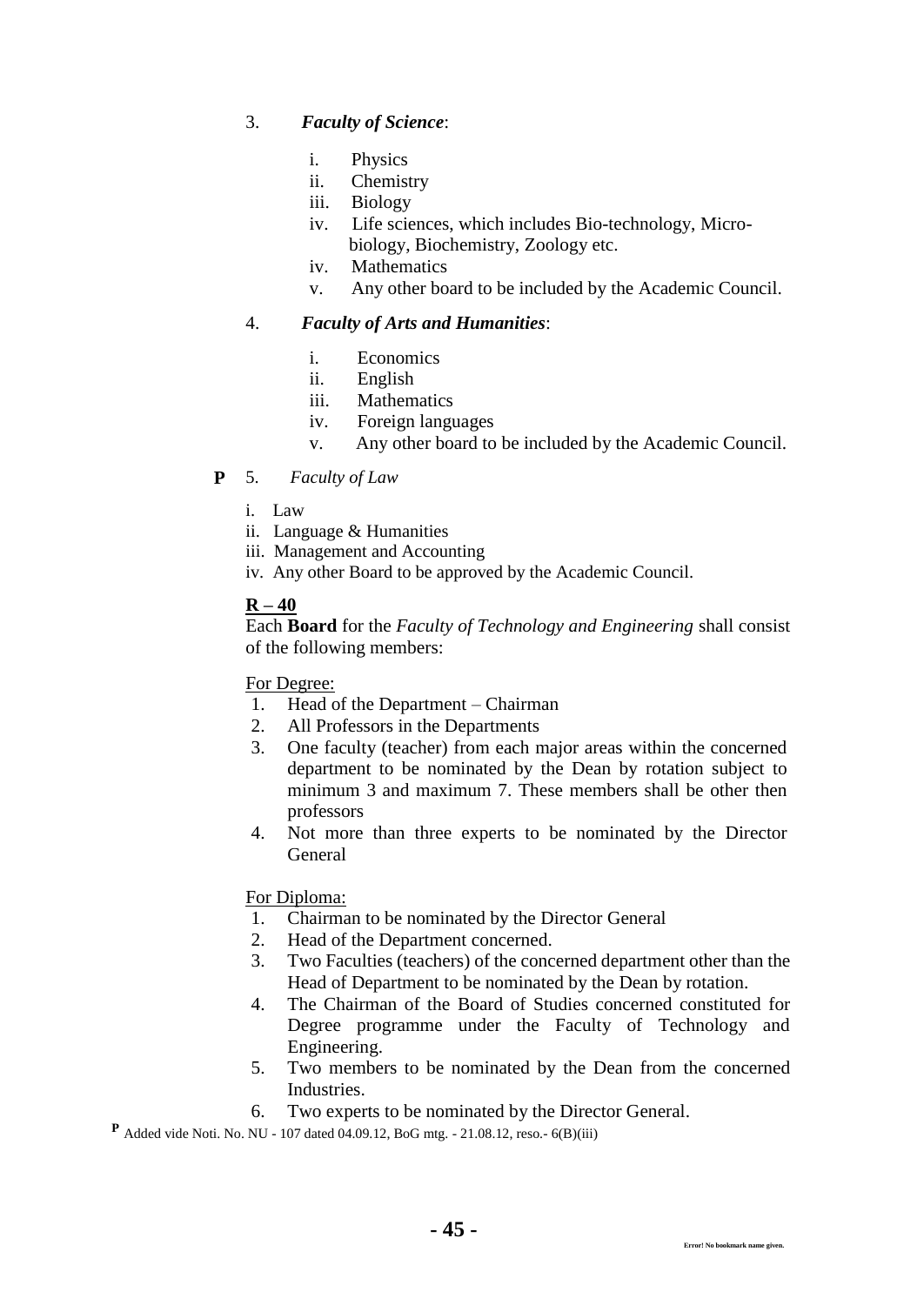#### **Q** R-40A

There shall be a Joint Board of Studies for the Humanities & Social Science and Science separately for the courses as shown below under the Faculty of Technology & Engineering, both Degree and Diploma Programmes and, for the Faculty of Pharmacy:

(a) Joint Board of Studies in Humanities & Social Science

- i. English
- ii. Communication Skills
- iii. Economics
- iv. Other subjects of Institute and Institute Electives, to be covered under this Board as to be decided by the Dean

(b) Joint Board of Studies in Science

- i. Chemistry
- ii. Physics
- iii. Mathematics
- iv. Statistics
- v. Any other subjects of Institute and Institute Electives, which can be covered under this Board as to be decided by the Dean

Each Joint Board of Studies, namely - Humanities & Social Science and Science shall consist of following members:

- **1.** Dean, Faculty of Technology Chairman;
- **2.** Head of Institutions concerned;
- **3.** Head of Departments of Institute of Technology;
- **4.** Head of Department of the Diploma Studies each from the following groups to be nominated by the Director General;
	- a) Departments of Chemical, Plastic and Mechanical Combined
	- b) Department of IT  $&$  Computer Combined;
	- c) Department of Electrical Engineering & Electronics Combined
- **5.** One Faculty from each area to be nominated by the Dean;
- 6. Up-to 3 Experts to be nominated by the Director General from different areas covered under the Humanities & Social Science or the Science, as the case may be.

The functions of such Joint Board of Studies shall be the same as defined under the Regulation-41.

 **R** R-40B

(a) Board of Studies in Law

The Board shall consist of the following members:

1. Senior most professor in the discipline OR if no professor is available in the Institute, then, the Director General shall appoint the Chairman from the academia or legal fields.

**-----**

**<sup>Q</sup>**Amended by addition vide Notification No. NU-1864-D dated 8.11.07, BoG mtg.-30.10.07, reso.-5(a)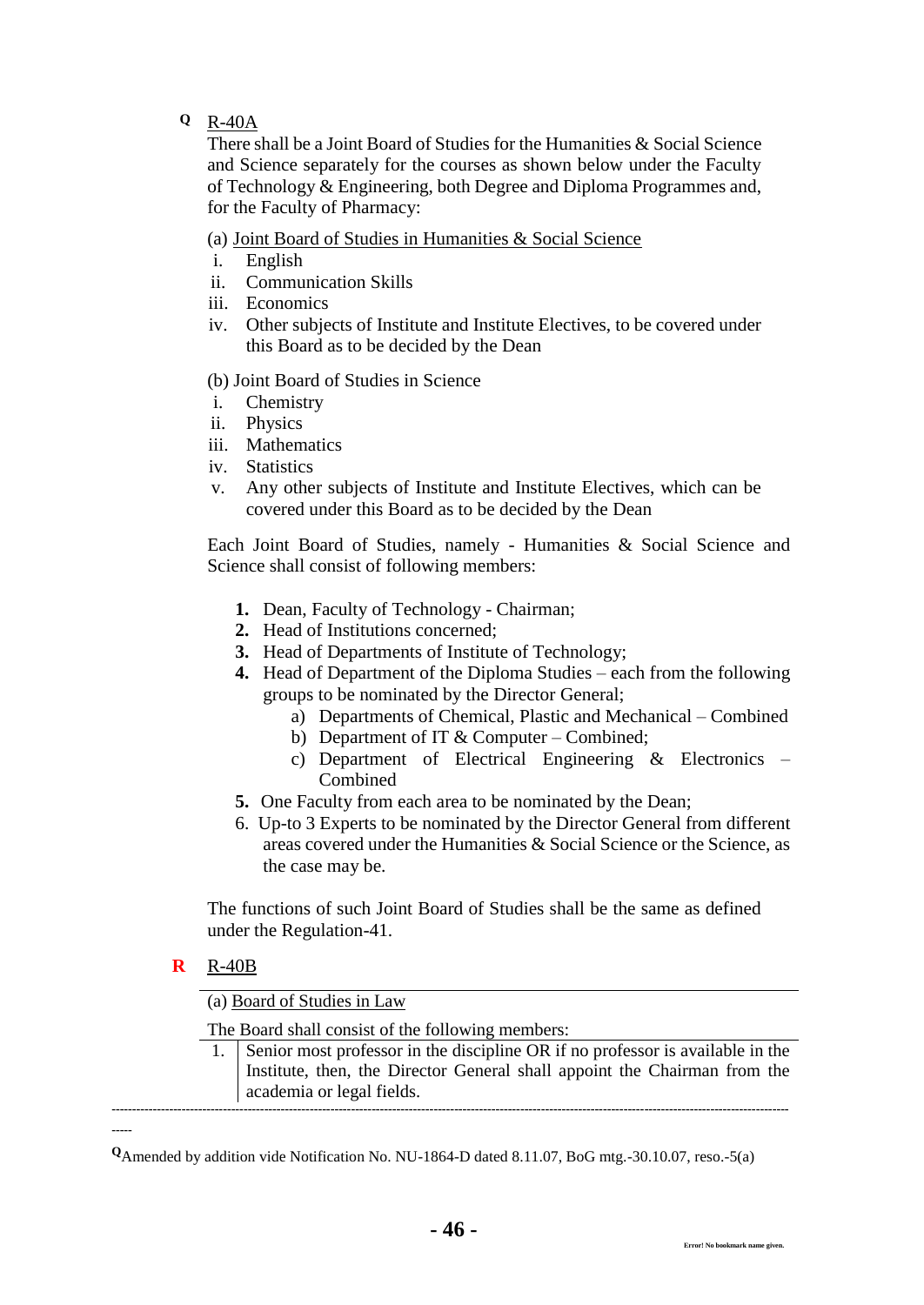**<sup>R</sup>**Added vide Noti. No. NU - 107 dated 04.09.12, BoG mtg. - 21.08.12, reso.- 6(B)(iii)

| 2.   All the Professors and Associate Professors of the area |  |
|--------------------------------------------------------------|--|
|--------------------------------------------------------------|--|

3. Two experts from the concerned field to be appointed by the Dean

- 4. Two experts to be appointed by the Director General
- 5. Faculty members (maximum upto 7) from the different area to be appointed by the Dean

#### **(b) Board of Studies in Language and Humanities**

The Board shall consist of the following members:

- 1. Senior most professor in the discipline OR if no professor is available in the Institute, then, the Director General shall appoint the Chairman from the academia or legal fields.
- 2. All the Professors and Associate Professors of the area
- 3. Two experts from the concerned field to be appointed by the Dean
- 4. Two experts from the legal field to be appointed by the Director General
- 5. Two experts from the Humanities field to be appointed by the Director **General**
- 6. Faculty members (maximum upto 7) from the different area to be appointed by the Dean

#### **(c) Board of Studies in Management & Accounting**

The Board shall consist of the following members:

|    | Senior most professor in the discipline OR if no professor is available in the |
|----|--------------------------------------------------------------------------------|
|    | Institute, then, the Director General shall appoint the Chairman from the      |
|    | academia or legal fields.                                                      |
| 2. | All the Professors and Associate Professors of the area                        |
| 3. | Two experts from the concerned field to be appointed by the Dean               |
| 4. | Two experts from the legal field to be appointed by the Director General       |
|    | Two experts from the Management / Accounting field to be appointed by the      |
|    | Director General                                                               |
| 6. | Faculty members (maximum upto 7) from the different area to be appointed       |
|    | by the Dean                                                                    |

## **R – 41**

The functions of the Board of Studies shall be:

- 1. To recommend courses of studies, teaching and examinations scheme in their respective subject.
- 2. Prepare panel of paper setters and examiners for the semester end examination.
- 3. To advise on all matters relating to their respective subjects referred to them by the faculty or by the council or Academic Council.
- 4. To recommend books and reading materials for subjects concerned.

Every meeting of the board of studies shall be convened by its Chairman or on the direction of the Dean of the faculty concerned.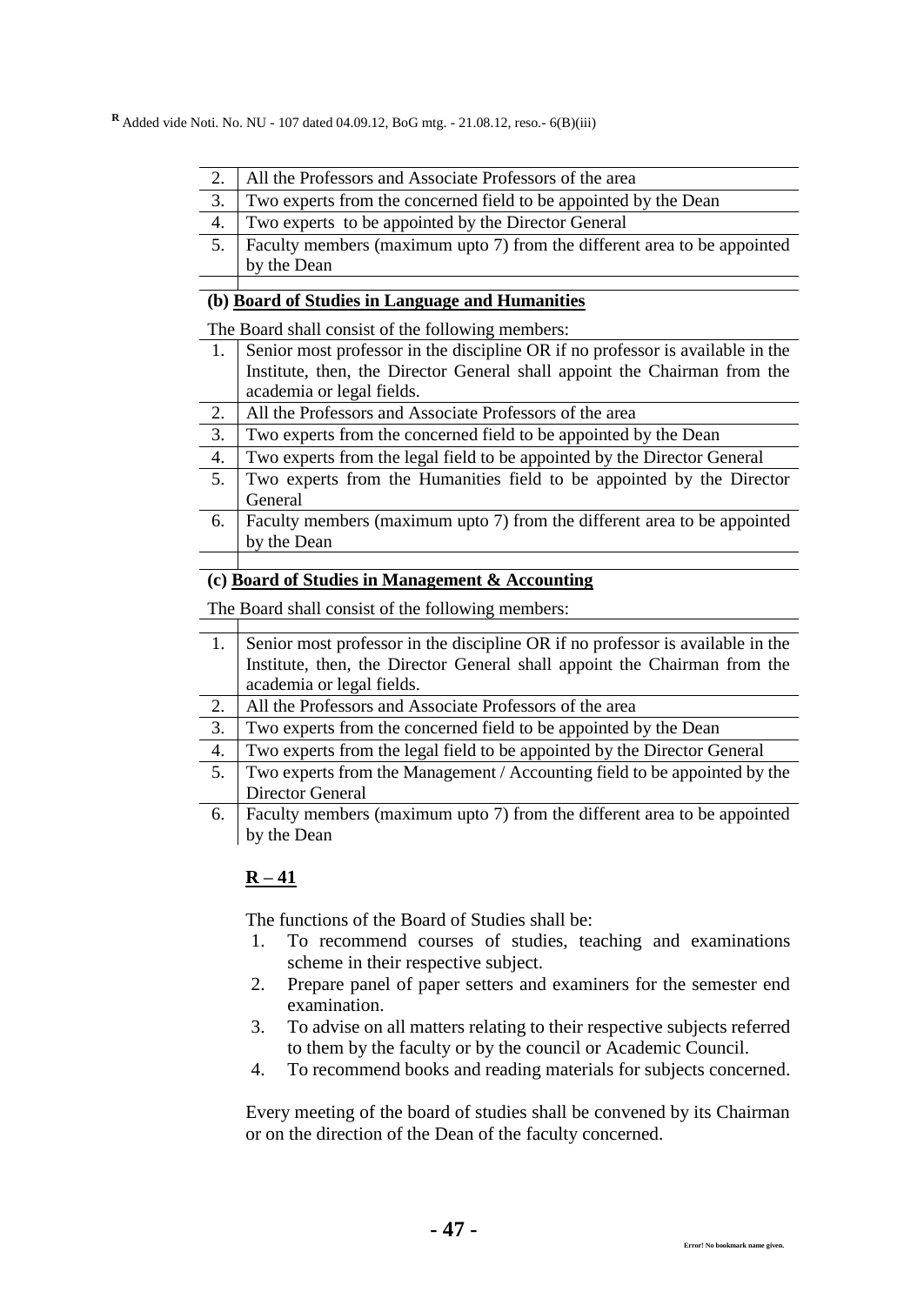Whenever necessary, the joint meetings of the Board of Studies / Academic Activities / Area Committees comprised in a particular faculty for a particular issue may be called by the Dean of the faculty concerned.

#### **Medium of Instructions:**

# **R – 43**

Unless and otherwise provided, the medium of instructions in all the courses to be conducted under the university shall be English.

# $L$  **R** – 44

The Academic Council shall approve the teaching and examination scheme, syllabus and all relevant academic matters related to this including modifications, addition, deletion etc., on the recommendation of the respective faculties.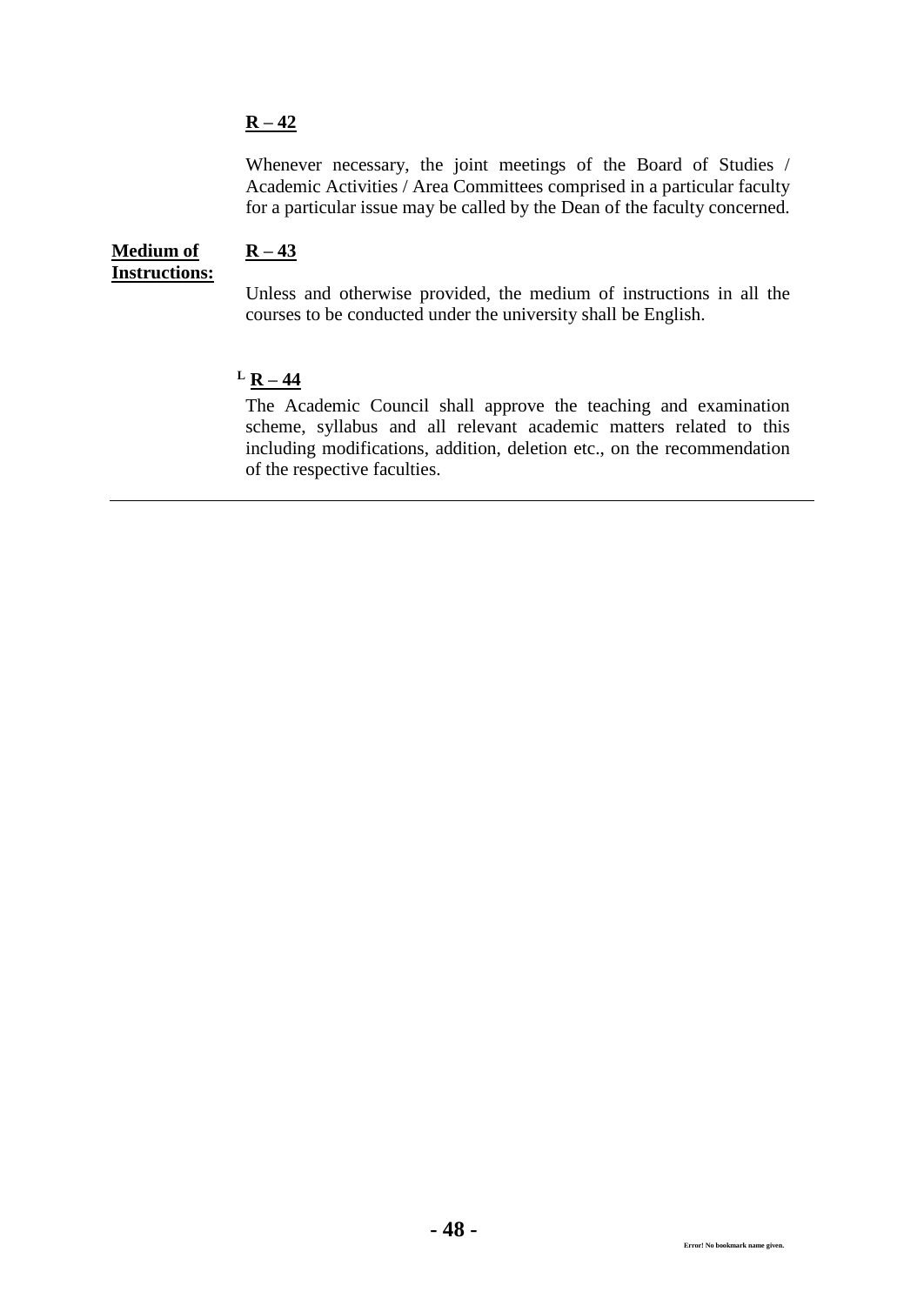## **Format**

#### **NIRMA UNIVERSITY OF SCIENCE AND TECHNOLOGY**

|    | PROVISIONAL ELIGIBILITY CERTIFICATE                                                                                                                                                                                                                                                                                               |
|----|-----------------------------------------------------------------------------------------------------------------------------------------------------------------------------------------------------------------------------------------------------------------------------------------------------------------------------------|
|    | (As required under Regulation No. R-4)                                                                                                                                                                                                                                                                                            |
|    | This is to certify that there is no objection if Mr. / Mrs. / Ms. ______                                                                                                                                                                                                                                                          |
|    |                                                                                                                                                                                                                                                                                                                                   |
|    | Institute under this University for the Programme of ______                                                                                                                                                                                                                                                                       |
|    |                                                                                                                                                                                                                                                                                                                                   |
|    | subject to condition that the student will submit the final eligibility                                                                                                                                                                                                                                                           |
|    | certificate before the end of the first term / semester.                                                                                                                                                                                                                                                                          |
|    |                                                                                                                                                                                                                                                                                                                                   |
|    |                                                                                                                                                                                                                                                                                                                                   |
|    | <b>Executive Registrar</b>                                                                                                                                                                                                                                                                                                        |
|    |                                                                                                                                                                                                                                                                                                                                   |
| 2. | Note: 1. The issuance of eligibility certificate does not guarantee admission.<br>If the student fails to submit final eligibility certificate before the<br>end of the first term / semester, his provisional eligibility certificate<br>becomes automatically cancelled and the fees of any kind if paid<br>shall be forfeited. |

**\_\_\_\_\_\_\_\_\_\_\_\_\_\_\_\_\_\_\_\_\_\_\_\_\_\_\_\_\_\_\_\_\_\_\_\_\_\_\_\_\_\_\_\_\_\_\_\_\_\_\_\_\_\_\_\_\_\_\_\_\_\_\_\_\_\_\_\_\_\_\_\_\_\_\_\_\_\_\_\_\_\_\_ <sup>L</sup>** Added vide Notification no. NU-95 dated 4.5.2004, BoG mtg.-31.3.2004, reso.16

issued.

No. Fee Receipt No. :

**Annexure – A** [Refer R.4(4)]

Date :  $\overline{\qquad \qquad }$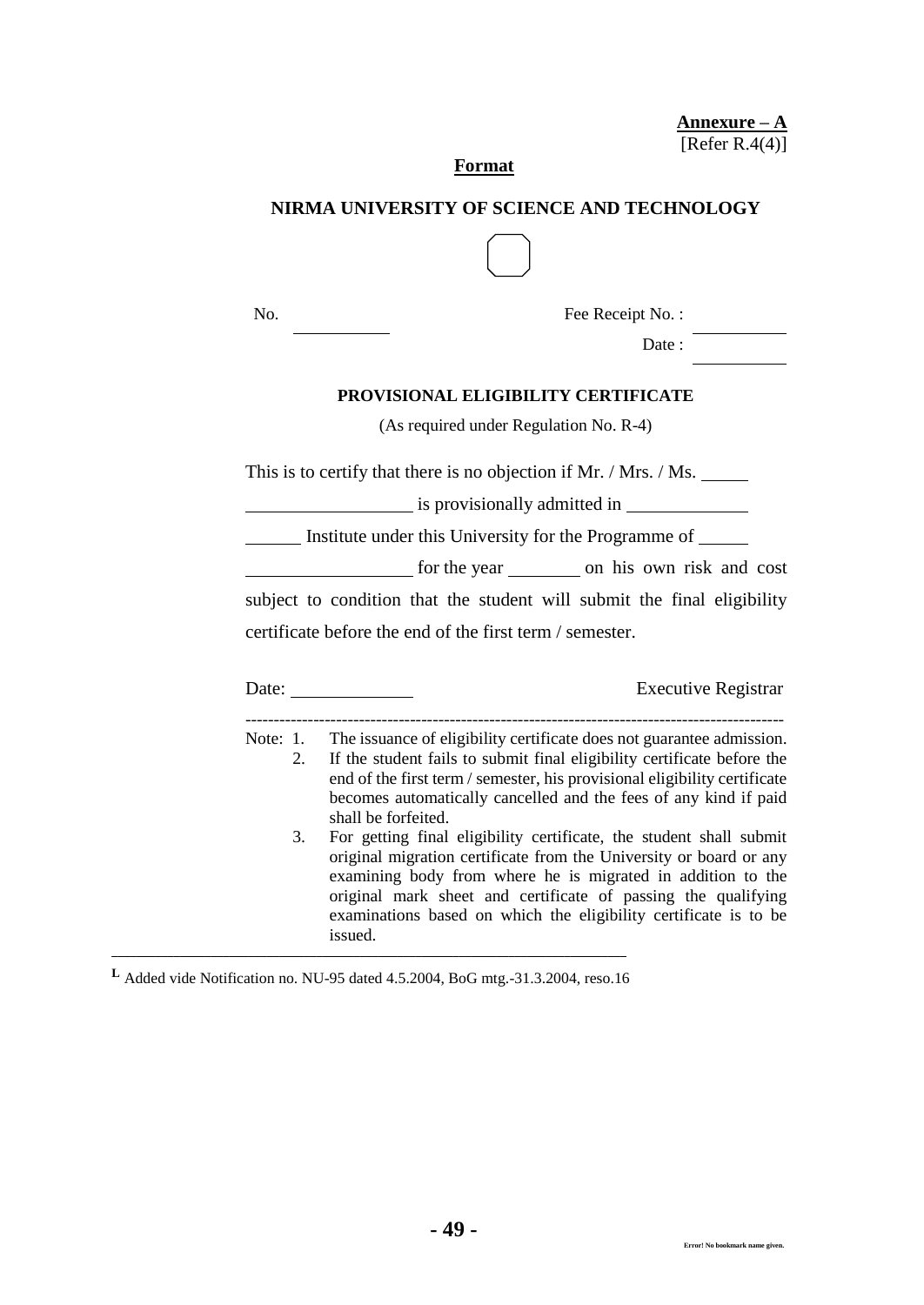# **Format**

#### **NIRMA UNIVERSITY OF SCIENCE AND TECHNOLOGY**

#### **CERTIFICATE OF ELIGIBILITY**

| Certified that <u>superiority</u> |                                                                          |
|-----------------------------------|--------------------------------------------------------------------------|
|                                   |                                                                          |
|                                   | University / Board / Institution, in the year after                      |
|                                   | completing the prescribed course of institution at the                   |
|                                   |                                                                          |
|                                   | maintained by or affiliated to that University / Board / Institution, is |
|                                   | eligible for admission to the Class in this University.                  |
|                                   |                                                                          |
| Date:                             | <b>Executive Registrar</b>                                               |

N.B.: The Xerox copy of this certificate duly certified under the signature of the Head of the Institution concerned should invariably be attached by the institute to the examination form without, which the examination form will not be accepted.